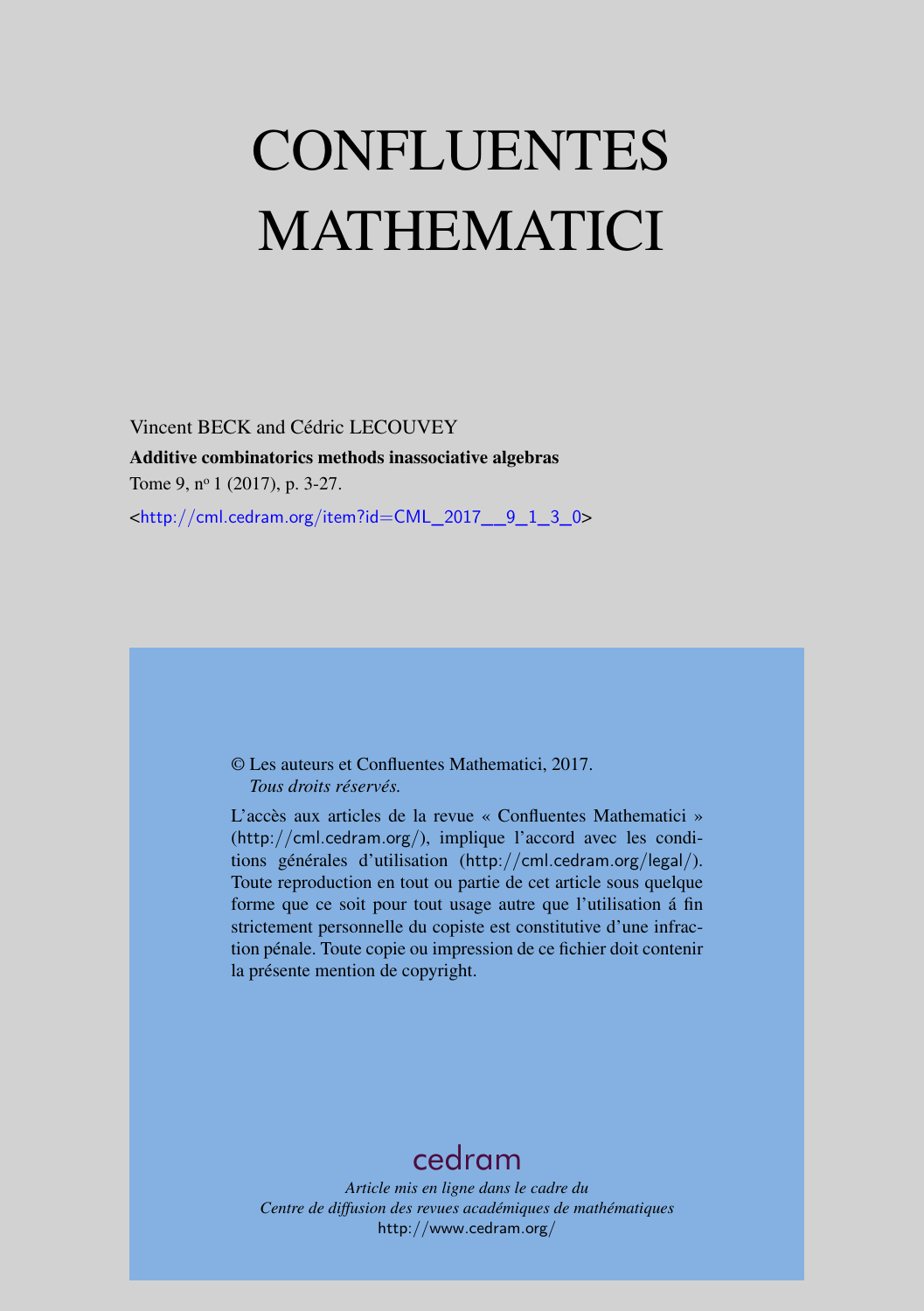## **ADDITIVE COMBINATORICS METHODS IN ASSOCIATIVE ALGEBRAS**

#### VINCENT BECK AND CÉDRIC LECOUVEY

Abstract. We adapt methods coming from additive combinatorics in groups to the study of linear span in associative unital algebras. In particular, we establish for these algebras analogues of Diderrich-Kneser's and Hamidoune's theorems on sumsets and Tao's theorem on sets of small doubling. In passing we classify the finite-dimensional algebras over infinite fields with finitely many subalgebras. These algebras play a crucial role in our linear version of Diderrich-Kneser's theorem. We also explain how the original theorems for groups we linearize can be easily deduced from our results applied to group algebras. Finally, we give lower bounds for the Minkowski product of two subsets in finite monoids by using their associated monoid algebras.

#### 1. INTRODUCTION

In this paper, we first establish analogues of theorems in additive combinatorics on groups for a wide class of associative unital algebras. Next we explain how this algebra setting permits to recover the original results on groups and their analogues in fields but also yields similar lower bounds for the Minkowski product of two subsets in monoids. Our results and tools mix additive number theory, combinatorics, linear and commutative algebra and basic considerations on Banach algebras.

Given *A* and *B* two non-empty sets of a given group *G*, a classical problem in additive combinatorics is to evaluate the cardinality |*AB*| of the Minkowski product  $AB = \{ab \mid a \in A, b \in B\}$  in terms of the cardinalities |*A*| and |*B*|. There exists an extensive literature on this subject, notably a famous result by Kneser (see  $\lbrack 6 \rbrack$ ,  $[13]$ .

THEOREM 1.1 (Kneser). — Let *A* and *B* be finite subsets of the abelian group *G*. Then

$$
|AB| \geq |A| + |B| - |H|
$$

where  $H = \{h \in G \mid hAB = AB\}$  is the stabilizer of AB in *G*.

This theorem does not hold for non-abelian groups and the question of finding lower and upper bounds for product sets becomes then considerably more difficult. Nevertheless, there exist in this case numerous weaker results. Let us mention among them those of Diderrich [\[3\]](#page-24-2), Olson [\[14\]](#page-24-3) and Tao [\[17\]](#page-24-4), [\[16\]](#page-24-5). We shall evoke them in more details in Section [4](#page-12-0) and [5.](#page-17-0)

Analogous estimates exist in the context of fields and division rings. As far as we are aware, this kind of generalizations was considered for the first time in [\[9\]](#page-24-6) and [\[10\]](#page-24-7). Consider a field extension *K* of the field k and *A* a finite subset in *K*. Write  $k\langle A \rangle$  for the k-subspace of *K* generated by *A* and let  $\dim_k(A)$  be its dimension. For

Math. classification: 11P70, 20D60.

Keywords: Additive combinatorics, group algebras, Kneser Theorem, associative algebras, monoids.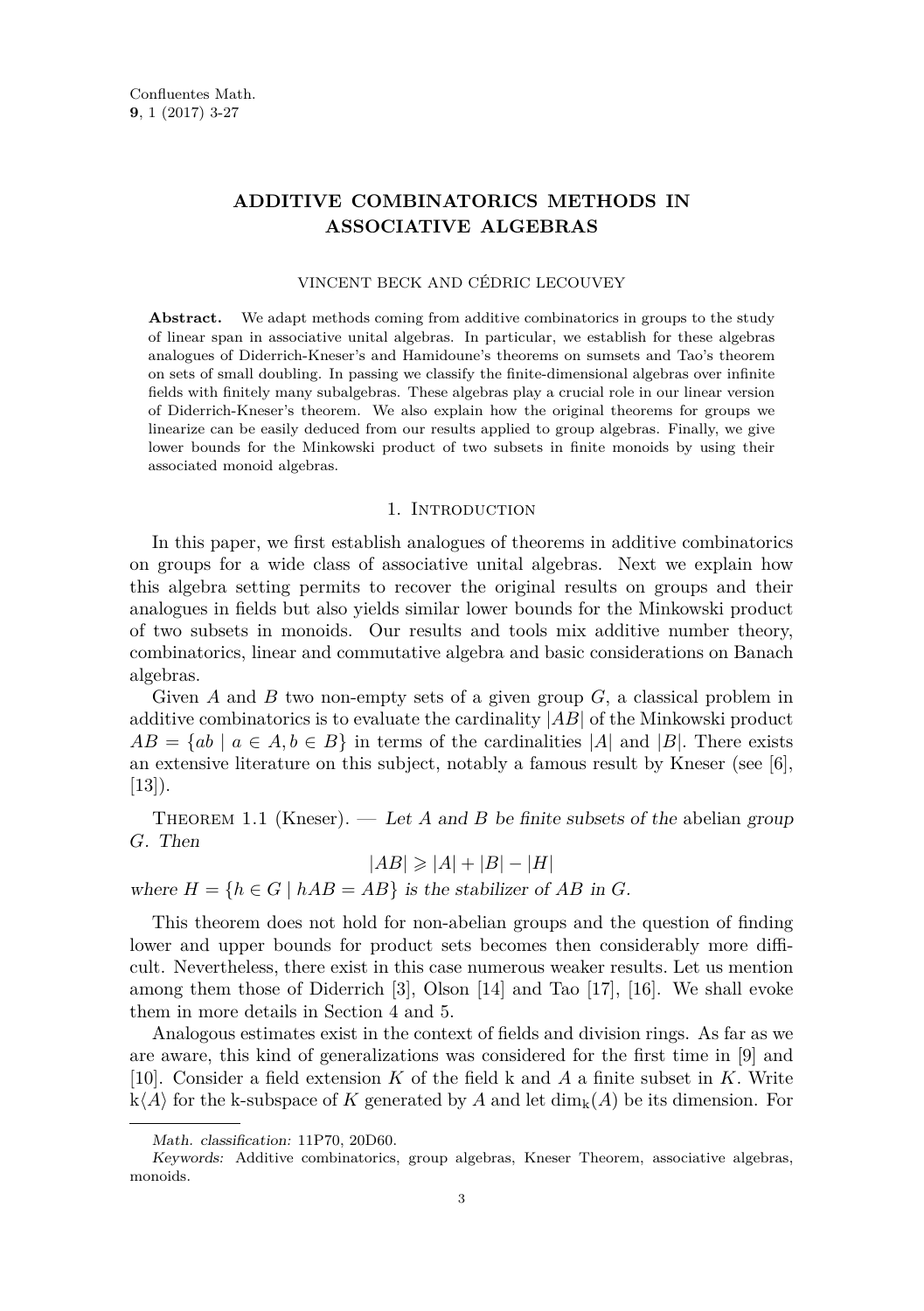*A, B* two finite subsets of *K*, we set  $AB = \{ab \mid a \in A, b \in B\}$ . Then  $\dim_k(AB)$ , the dimension of  $k\langle AB \rangle$ , is finite. The following analogue of Kneser's theorem for fields is proved in [\[9\]](#page-24-6) and [\[10\]](#page-24-7).

<span id="page-2-1"></span>THEOREM  $1.2.$  — Let K be a commutative extension of k. Assume every algebraic element in *K* is separable over k. Let *A* and *B* be two non-empty finite subsets of *K*<sup>∗</sup> . Then

<span id="page-2-0"></span>
$$
\dim_{k}(AB) \geqslant \dim_{k}(A) + \dim_{k}(B) - \dim_{k}(H) \tag{1.1}
$$

where  $H := \{ h \in K \mid hk \langle AB \rangle \subseteq k \langle AB \rangle \}.$ 

Here *H* is an intermediate field containing k and the separability hypothesis is crucial since the proof uses the fact that *K* admits only a finite number of finite extensions of k (which is also assumed in [\[10\]](#page-24-7)). Equivalently, this theorem asserts that the sum of the dimensions of  $k\langle AB \rangle$  and its stabilizer must be at least equal to the sum of dimensions of  $k\langle A \rangle$  and  $k\langle B \rangle$ . Remarkably, the authors showed that their theorem implies Kneser's theorem for abelian groups by using Galois correspondence. Observe that it is not known if the theorem remains valid without the separability hypothesis (see [\[8\]](#page-24-8)). Non-commutative analogues of this theorem were established in [\[4\]](#page-24-9) (linear version of Olson's theorem without any separability hypothesis) and in [\[11\]](#page-24-10) (linear version of Diderrich's theorem where only the elements of the set *A* are assumed pairwise commutative).

In [\[11\]](#page-24-10), linear analogues (i.e. in division rings and fields) of theorems by Plün-necke and Ruzsa [\[15\]](#page-24-11) are given yielding upper bounds for  $\dim_k(AB)$ . In passing we observe that these theorems can be adapted to some unital associative algebras. It is then a natural question to ask whether lower bound estimates for  $\dim_k(AB)$ similar to  $(1.1)$  exist for subspaces of a unital associative k-algebra  $A$ . A first obstruction is due to the existence of non-trivial annihilators of subsets. Indeed if the right annihilator  $\text{ann}_r(A)$  of *A* is not reduced to  $\{0\}$ , we can take for *B* any generating subset of  $ann_r(A)$  and obtain  $\dim_k(AB) = 0$ . To overcome this problem, we will assume most of the time that the k-subspaces we consider in  $A$  contain at least one invertible element. We thus have  $ann_r(k\langle A \rangle) = ann_l(k\langle A \rangle) = \{0\}$ . We prove in this paper that, quite surprisingly, this suffices to establish in  $\mathcal A$  an analogue of Diderrich's theorem but also analogues of estimates by Hamidoune and Tao. To obtain lower bounds similar to [\(1.1\)](#page-2-0), there nevertheless remains a second obstruction. We indeed need an analogue of the separability hypothesis in our algebra context. In fact we shall see that it suffices to assume that the subalgebra of A generated by *A* has finitely many finite-dimensional subalgebras. This leads us to classify the finite-dimensional associative unital algebras with finitely many subalgebras in Section [3.](#page-7-0)

The paper is organized as follows. In Section 2 we make the algebra setting we consider precise. Also to get a sufficient control on the invertible elements of the algebra  $A$ , we need to assume in the theorems we establish that k is infinite and  $A$ satisfies one of the two following (strong or weak) hypotheses:

**H**s**:** A is finite-dimensional over k or a Banach algebra or a finite product of (possibly infinite-dimensional) field extensions over k.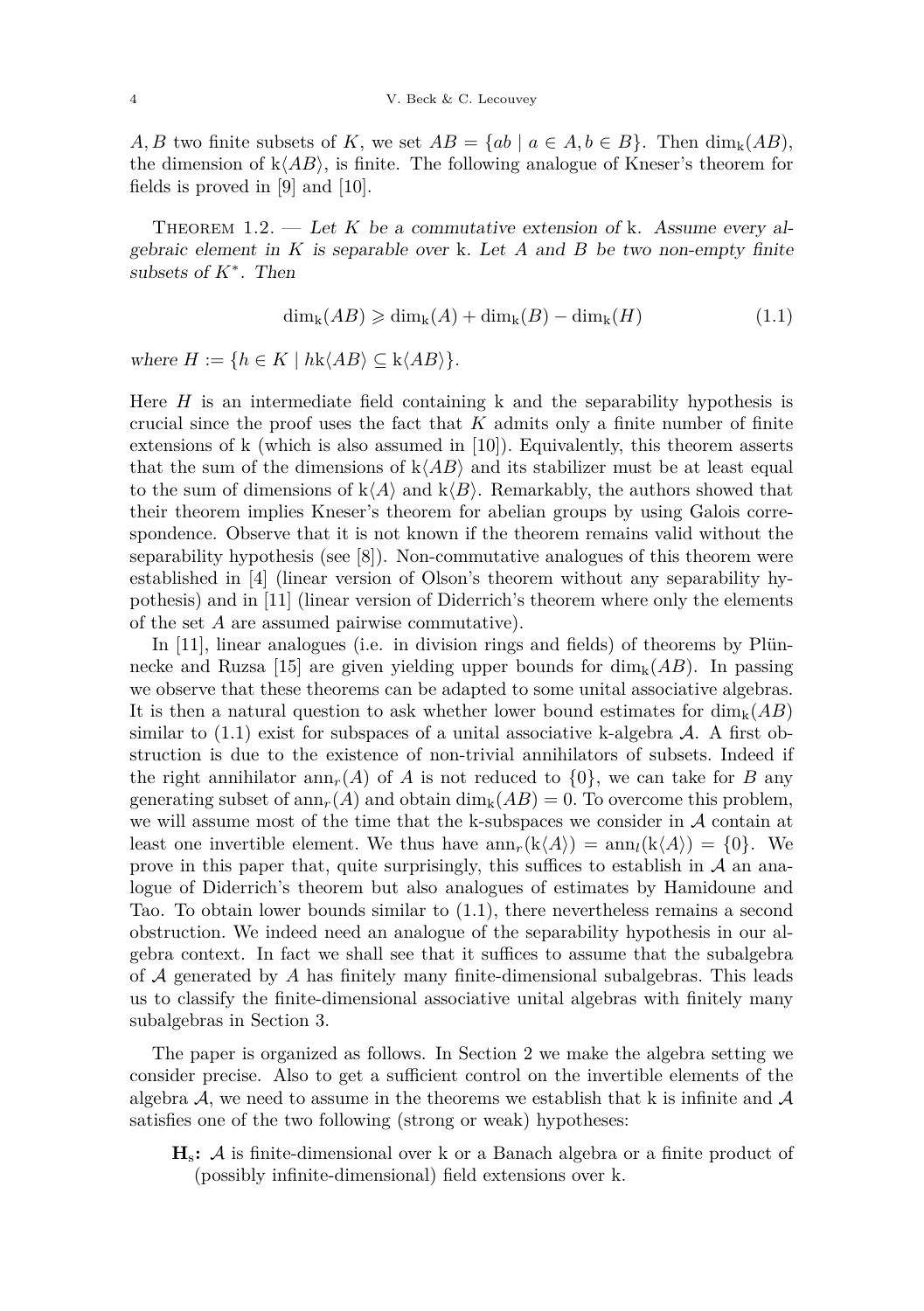**H**w**:** A is finite-dimensional over k or a subalgebra of a Banach algebra or a subalgebra of a finite product of (possibly infinite-dimensional) field extensions over k. Equivalently, an algebra verifying  $\mathbf{H}_w$  is a subalgebra of an algebra verifying **H**s.

These hypotheses are not optimal and one can establish some refinements of our results we will not detail for simplicity. The main result of Section 3 is the classification of finite-dimensional algebras with finitely many subalgebras. Section 4 is devoted to the analogue of Diderrich's theorem. We notably obtain a lower bound similar to [\(1.1\)](#page-2-0) where  $\mathcal H$  is the subalgebra of  $\mathcal A$  which stabilizes  $k\langle AB\rangle$ . In Section 5, we establish analogues of results by Tao on spaces of small doubling using a linear version of Hamidoune connectivity. Finally, in Section 6, we explain how the original theorems of Kneser and Diderrich in a group *G* can be very easily recovered from our linear version in the group algebra of *G*. In particular, the link with the group setting does not require to realize  $G$  as the Galois group of a finite extension of k as in [\[9\]](#page-24-6) which would become problematic when *G* is non-abelian. We also explain, in Section 7, how it is possible to state Hamidoune type results in finite monoids by considering their monoid algebras.

While writing this paper, we were informed by G. Zémor that a Kneser type theorem has been very recently obtained in [\[12\]](#page-24-12) for the algebra  $\mathcal{A} = k^n$  with applications to linear code theory.

#### 2. The algebra setting

2.1. **Vector span in an algebra.** Let A be a unital associative algebra over the field k. We denote by  $\mathcal{A}_* = \mathcal{A} \setminus \{0\}$  and by  $U(\mathcal{A})$  the group of invertible elements in  $\mathcal A$ . All along this paper, by a subalgebra  $\mathcal B$  of  $\mathcal A$ , we always mean a unital subalgebra.

For any subset A of A, let  $k\langle A \rangle$  be the k-subspace of A generated by A. We write |*A*| for the cardinality of *A*, and  $\dim_k(A)$  for the dimension of  $k\langle A \rangle$  over k. When |*A*| is finite,  $\dim_k(A)$  is also finite and we have  $\dim_k(A) \leq |A|$ . We denote by  $\mathbb{A}(A) \subseteq \mathcal{A}$  the subalgebra generated by A in  $\mathcal{A}$ .

Given subsets *A* and *B* of *A*, we thus have  $k\langle A \cup B \rangle = k\langle A \rangle + k\langle B \rangle$ , the sum of the two spaces  $k\langle A \rangle$  and  $k\langle B \rangle$ . We have also  $k\langle A \cap B \rangle \subseteq k\langle A \rangle \cap k\langle B \rangle$  and  $k\langle AB \rangle = k\langle k\langle A \rangle k\langle B \rangle$ . We write as usual

$$
AB := \{ ab \mid a \in A, b \in B \}
$$

for the Minkowski product of the sets *A* and *B*. Given a family of non-empty subsets  $A_1, \ldots, A_n$  of A, we define the Minkowski product  $A_1 \cdots A_n$  similarly.

Any finite-dimensional k-subspace *V* of  $\mathcal A$  can be realized as  $V = k \langle A \rangle$ , where *A* is any finite subset of nonzero vectors spanning *V*. Also, when  $V_1$  and  $V_2$  are two k-vector spaces in *K*,  $V_1V_2 \subseteq k\langle V_1V_2 \rangle$  but  $V_1V_2$  is not a vector space in general. We set  $U(V) := V \cap U(\mathcal{A})$  and  $U(V)^{-1} = \{x^{-1} \mid x \in U(V)\}\$ . In what follows we denote by  $A, B$  subsets of  $A$  whereas  $V, W$  refer to k-subspaces of  $A$ .

We aim to give some estimates of  $\dim_k(AB)$  in terms of  $\dim_k(A)$ ,  $\dim_k(B)$ and structure constants depending on the algebra  $A$  (typically the dimensions of some finite-dimensional subalgebras of  $A$ ). More generally we consider similar problems for  $\dim_k(A_1 \cdots A_r)$  where  $A_1, \ldots, A_r$  are finite subsets of A. The following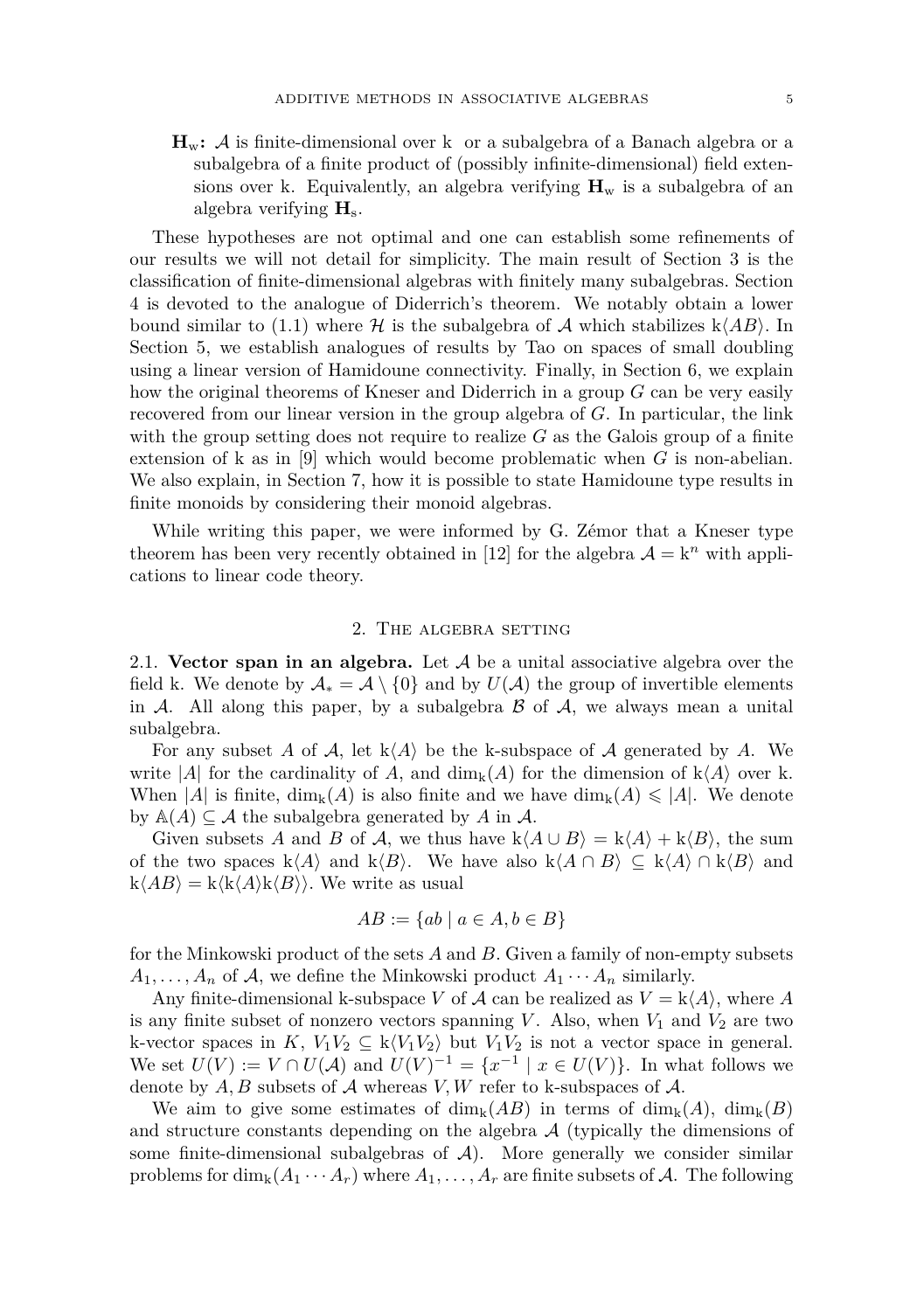is straightforward:

 $\max(\dim_{\mathbf{k}}(A), \dim_{\mathbf{k}}(B)) \leqslant \dim_{\mathbf{k}}(AB) \leqslant \dim_{\mathbf{k}}(A) \dim_{\mathbf{k}}(B)$ 

when  $k\langle A\rangle$  and  $k\langle B\rangle$  contain at least an invertible element. In the sequel, we will restrict ourselves for simplicity to the case where k is infinite. For k a finite field, we can obtain estimates for  $\dim_k(AB)$  from the infinite field case by considering the algebra  $\mathcal{A}' = \mathcal{A} \otimes_{k} k(t)$  where  $k(t)$  is field of rational functions in *t* over k. We indeed then have

 $\dim_k(AB) = \dim_{k(t)}(A'B'), \dim_k(A) = \dim_{k(t)}(A') \text{ and } \dim_k(B) = \dim_{k(t)}(B')$ 

where  $A' = A \otimes_{k} 1 \in A \otimes k(t)$  and  $B' = B \otimes_{k} 1 \in A \otimes k(t)$ . The following elementary lemma will be useful.

<span id="page-4-0"></span>Lemma 2.1. — Let A be a finite-dimensional algebra over the field k and *A* be a finite subset of *A* such that  $A \cap U(A) \neq \emptyset$  and  $k\langle A^2 \rangle = k\langle A \rangle$ . Then  $k\langle A \rangle$  is a subalgebra of A and  $U(k\langle A \rangle) = U(A) \cap k\langle A \rangle$ .

Proof. — Observe that  $k\langle A^2 \rangle = k\langle A \rangle$  means that  $k\langle A \rangle$  is closed under multiplication. Then, for any nonzero  $a \in k\langle A \rangle$ , the map  $\varphi_a : k\langle A \rangle \to k\langle A \rangle$  which sends  $\alpha \in k\langle A \rangle$  to  $\varphi_a(\alpha) = a\alpha$  is a k-linear endomorphism of the space  $k\langle A \rangle$ . If we choose  $a \in k\langle A \rangle \cap U(\mathcal{A}), \varphi_a$  is a k-linear injective endomorphism of the finite-dimensional space k $\langle A \rangle$ . Hence it is an automorphism. There then exists  $\alpha \in k\langle A \rangle$  such that  $a\alpha = a$ . Since  $a \in U(\mathcal{A})$ , this shows that  $\alpha = 1 \in k\langle A \rangle$  and  $k\langle A \rangle$  is a unital subalgebra of A. Now since  $1 \in k\langle A \rangle$ , there exists  $\beta \in k\langle A \rangle$  such that  $a\beta = 1$ . So  $a^{-1} = \beta \in k\langle A \rangle$  and  $U(k\langle A \rangle) = U(A) \cap k\langle A \rangle$ .

For any subset *A* in  $\mathcal{A}_*$ , we set

$$
\mathcal{H}_l(A) := \{ h \in \mathcal{A} \mid h \, \mathrm{k}\langle A \rangle \subseteq \mathrm{k}\langle A \rangle \} \quad \text{ and } \quad \mathcal{H}_r(A) := \{ h \in \mathcal{A} \mid \mathrm{k}\langle A \rangle \, h \subseteq \mathrm{k}\langle A \rangle \}
$$

for the left and right stabilizers of  $k\langle A \rangle$  in A. Clearly  $\mathcal{H}_l(A)$  and  $\mathcal{H}_r(A)$  are subalgebras. In particular, when A is commutative,  $\mathcal{H}_l(A) = \mathcal{H}_r(A)$  is a commutative k-algebra that we simply write  $\mathcal{H}(A)$ . If  $\mathcal{H}_l(A)$  (resp.  $\mathcal{H}_r(A)$ ) is not equal to k, we say that  $k\langle A \rangle$  is left periodic (resp. right periodic). Observe also that for *A* and *B* two finite subsets of A, if  $k\langle A \rangle$  is left periodic (resp.  $k\langle B \rangle$  is right periodic), then  $k\langle AB \rangle$  is left periodic (resp. right periodic). Indeed, for  $k\langle A \rangle$  left periodic, we have  $\mathcal{H}_l(A) \neq k$  and  $\mathcal{H}_l(A)k\langle A \rangle \subseteq k\langle A \rangle$ . By linearity of the multiplication in A, this gives  $\mathcal{H}_l(A)$ k $\langle AB \rangle \subseteq$  k $\langle AB \rangle$  thus  $\mathcal{H}_l(A) \subseteq \mathcal{H}_l(AB)$  and  $\mathcal{H}_l(AB) \neq$  k. The case  $k\langle B \rangle$  right periodic is similar.

Remark 2.2. — The stabilizer algebra  $\mathcal{H}_{l}(A)$  (resp.  $\mathcal{H}_{r}(A)$ ) may also be described as the biggest subalgebra of  $A$  such that  $k\langle A \rangle$  is a left (resp. right) representation for this subalgebra.

Assume *A* is a finite subset of  $A_*$  such that  $A \cap U(A) \neq 0$ . Then  $\mathcal{H}_l(A)$  and  $\mathcal{H}_r(A)$  are finite-dimensional *k*-subalgebras of A. Indeed, for any  $a \in A \cap U(A)$ , we have  $\mathcal{H}_l(A)a \subset k\langle A \rangle$  and  $a\mathcal{H}_r(A) \subset k\langle A \rangle$  with

$$
\dim_{\mathbf{k}}(\mathcal{H}_l(A)a) = \dim_{\mathbf{k}}(\mathcal{H}_l(A)) \text{ and } \dim_{\mathbf{k}}(a\mathcal{H}_r(A)) = \dim_{\mathbf{k}}(\mathcal{H}_r(A)).
$$

For any subset *A* in  $A_*$ , we define

$$
\operatorname{ann}_l(A) := \{ a \in \mathcal{A} \mid a \mathbf{k} \langle A \rangle = \{0\} \} \quad \text{and} \quad \operatorname{ann}_r(A) := \{ a \in \mathcal{A} \mid \mathbf{k} \langle A \rangle \, a = \{0\} \}
$$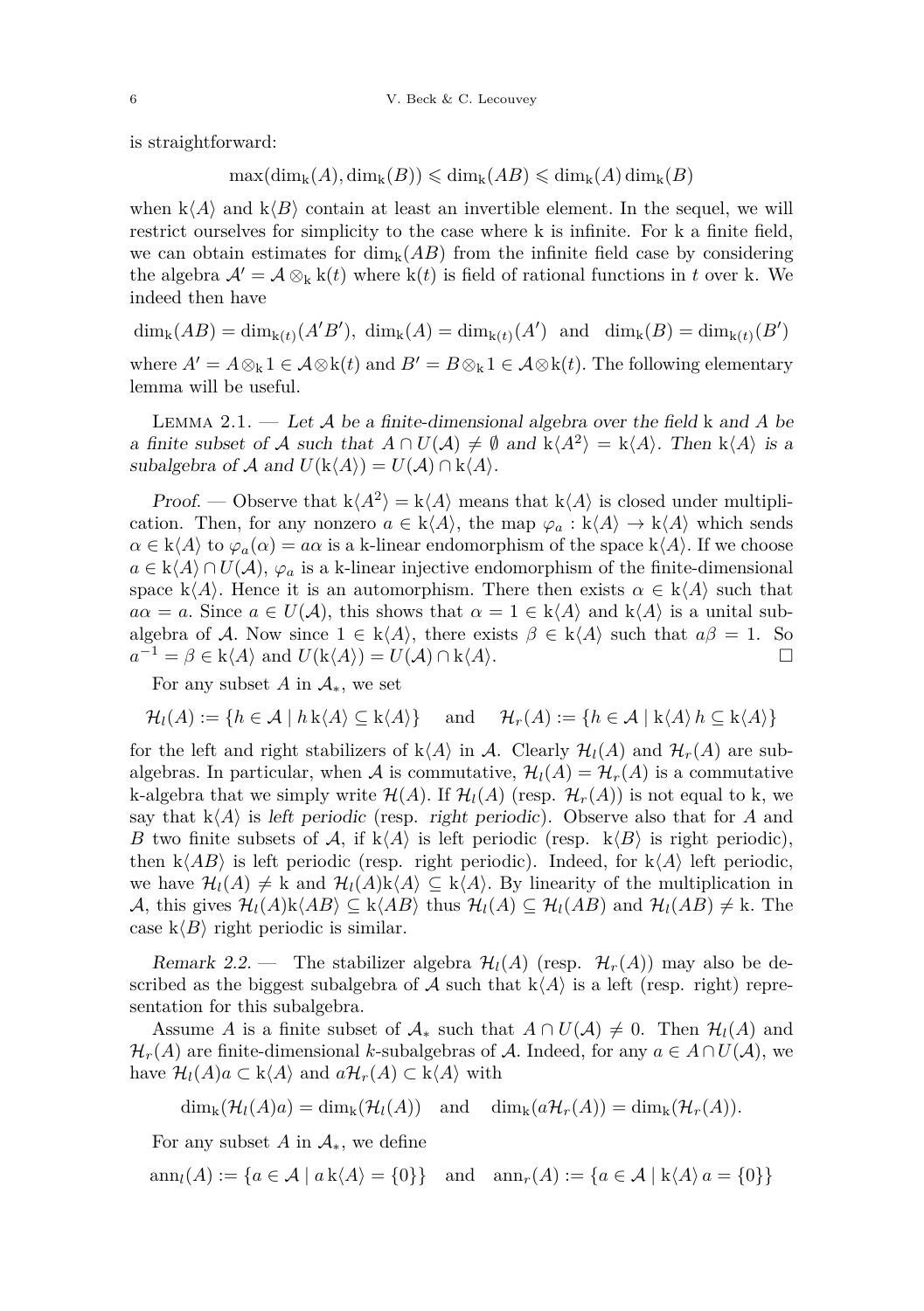for the left and right annihilator of  $k\langle A \rangle$  in A. Observe that  $ann_l(A)$  and  $ann_r(A)$ are not subalgebras of  $A$  since they do not contain 1 but respectively a left ideal and a right ideal of A. Moreover  $ann_l(A)$  (resp.  $ann_r(A)$ ) is a two-sided ideal of  $\mathcal{H}_l(A)$  (resp.  $\mathcal{H}_r(A)$ ) and  $k \oplus \text{ann}_l(A)$  and  $k \oplus \text{ann}_r(A)$  are respectively subalgebras of  $\mathcal{H}_l(A)$  and  $\mathcal{H}_r(A)$ .

When A is commutative, we write  $ann_l(A) = ann_r(A) = ann(A)$ . Also when  $A = \{x_1, \ldots, x_r\}$  is finite, we have

$$
\operatorname{ann}_l(A) = \bigcap_{i=1}^r \operatorname{ann}_l(x_i).
$$

2.2. **Basis of invertible elements.** Let A be an algebra over the field k. The algebra A has no non-trivial finite-dimensional subalgebra when for any  $a$  in  $A \setminus k$ , the algebra homomorphism

$$
\theta_a: \left\{ \begin{array}{ccc} \mathbf{k}[T] & \to & \mathcal{A} \\ P & \mapsto & P(a) \end{array} \right.
$$

is injective. This means that  $k[a] = \text{Im } \theta_a$  is isomorphic to  $k[T]$ .

When A is finite-dimensional, for any element  $a \in \mathcal{A}$ , the k-subalgebra k[a] generated by *a* is isomorphic to  $k[T]/(\mu_a)$  where  $\mu_a$  is the minimal polynomial of *a* and ker  $\theta_a = (\mu_a)$ . In particular, k[a] is a field if and only if  $\mu_a$  is irreducible over k.

<span id="page-5-0"></span>LEMMA 2.3. — Assume A is finite-dimensional and consider  $a \in A$  such that  $a \notin U(\mathcal{A})$ . Then, there exists  $P \in k[T]$  such that  $aP(a) = 0$  and  $P(a) \neq 0$ .

*Proof.* — Since  $a \notin U(\mathcal{A})$ , the minimal polynomial  $\mu_a$  is divisible by *T*. Let us write  $\mu_a = TP(T)$  with  $P(T) \in k[T]$ . We have  $P(a) \neq 0$  since deg  $P < \deg \mu_a$  and  $aP(a) = \mu_a(a) = 0.$ 

Recall the algebras we shall consider are unital and associative over the infinite field k. In addition we will restrict ourself most of the time to finite-dimensional algebras, Banach algebras over  $k = \mathbb{R}$  or  $k = \mathbb{C}$  or finite products of field extensions over k. In the case of Banach algebras, we will write  $\|\cdot\|$  for the ambient norm.

<span id="page-5-1"></span>Lemma 2.4. — Assume A is a Banach algebra and consider *a* in A such that *k*<sup>a</sup>k  $||a||$  < 1. Then 1 − *a* ∈ *U*( $A$ ).

*Proof.* — Since  $||a|| < 1$  and A is a complete space, we have

$$
(1 - a)^{-1} = \sum_{k=0}^{+\infty} a^k.
$$

LEMMA 2.5. — Assume the algebra A satisfies  $H_s$  and consider  $a \in \mathcal{A}$ . There exist infinitely many  $\lambda \in k$  such that the elements of the form  $a - \lambda 1$  belong to  $U(\mathcal{A})$ .

Proof. — Assume first that  $\mathcal A$  is finite-dimensional. Let  $\lambda$  such that  $a-\lambda 1$  is not invertible. By Lemma [2.3,](#page-5-0) there exists  $P \in k[T]$  such that  $(a - \lambda 1)P(a - \lambda 1) = 0$ and  $P(a - \lambda 1) \neq 0$ . Set  $Q(T) = P(T - \lambda)$ . We then get,  $(a - \lambda 1)Q(a) = 0$  and  $Q(a) \neq 0$ . This can be rewritten  $aQ(a) = \lambda Q(a)$  with  $Q(a) \neq 0$ . Therefore  $Q(a)$  is an eigenvector associated to the eigenvalue  $\lambda$  for the linear map  $\varphi_a : A \to A$  defined by  $\varphi_a(x) = ax$  for any  $x \in A$ . Since A is finite-dimensional, the linear map  $\varphi$  can only admit a finite number of eigenvalues and we are done.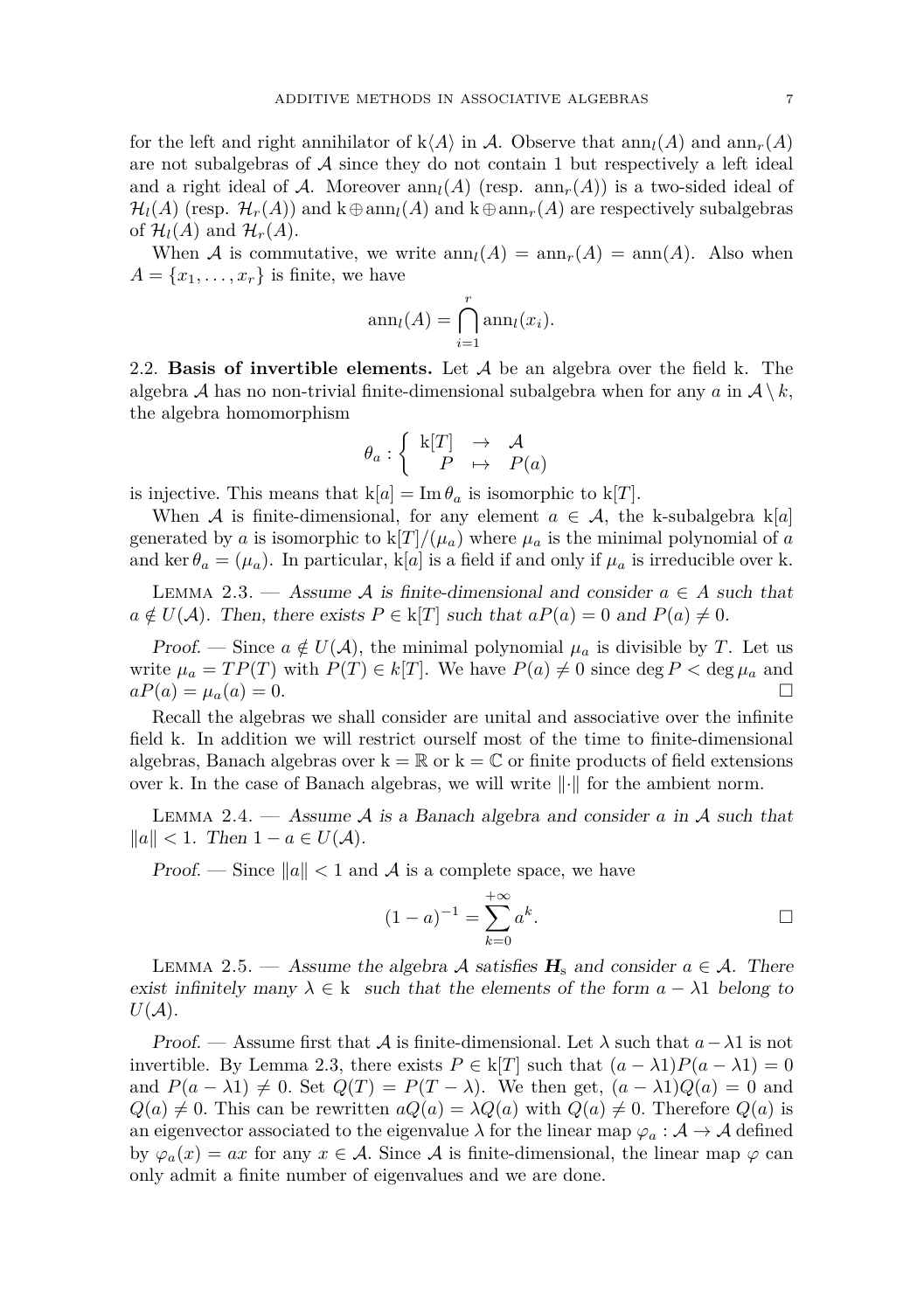Now assume A is a Banach algebra. For any  $|\lambda| > ||a||$ , Lemma [2.4](#page-5-1) shows that  $1 - \lambda^{-1}a$  ∈ *U*(*A*). Hence  $-\lambda(1 - \lambda^{-1}a) = a - \lambda 1$  ∈ *U*(*A*).

Let us now consider the third case: assume that  $A = K_1 \times \cdots \times K_m$  is a product of field extensions over k. Let  $a = (a_1, \ldots, a_m) \in \mathcal{A}$  and choose  $\lambda \in \mathcal{k}$  distinct from  $a_1, \ldots, a_m$ .

<span id="page-6-0"></span>PROPOSITION 2.6. — Assume A satisfies  $H_s$  and let A be a finite subset in A such that  $A \cap U(\mathcal{A}) \neq \emptyset$ . Then the k-subspace k $\langle A \rangle$  admits a basis of invertible elements.

Proof. — Let  $a \in A \cap U(A)$ . By replacing A by  $a^{-1}A$ , we can assume that  $1 \in A$ . The k-subspace  $k\langle A \rangle$  admits a basis containing 1 of the form  $B = \{1, b_2, \ldots, b_d\}$  with  $d = \dim_{\mathbf{k}} A$ . By using the previous lemma, there exist  $\lambda_i \in \mathbf{k}$  such that each  $b_i - \lambda_i 1$ is invertible. Then  $B' = \{1, b_2 - \lambda_1 1, \ldots, b_d - \lambda_d 1\}$  is a k-basis of k $\langle A \rangle$  containing only invertible elements.  $\Box$ 

<span id="page-6-1"></span>LEMMA 2.7. — Assume A satisfies  $H_s$ . Let *V* be an *n*-dimensional subspace of A such that  $V \cap U(\mathcal{A}) \neq \emptyset$ . Consider a basis  $\{x_1, \ldots, x_n\}$  of V over k with  $x_1$ invertible. Then

(1) Any *n* vectors in the set

$$
X = \{x_1 + \alpha x_2 + \dots + \alpha^{n-1} x_n \mid \alpha \in \mathbf{k}\}
$$

form a basis of *V* over k.

- (2) The set *X* contains an infinite number of invertible elements: there exist an infinite number of elements  $\alpha \in \mathbf{k}$  such that  $x_1 + \alpha x_2 + \cdots + \alpha^{n-1} x_n$  is invertible.
- (3) The set *X* contains a basis of *V* over k of invertible elements.

Proof. — Assertion 1 is an application of the Vandermonde determinant.

For assertion 2, assume first A is finite-dimensional. For any  $\alpha \in k$ , set  $x_{\alpha} =$  $x_1 + \alpha x_2 + \cdots + \alpha^{n-1} x_n$ . Let  $\varphi_\alpha : A \to A$  be the left multiplication by  $x_\alpha$  in A. Clearly  $x_\alpha$  is invertible if and only if the linear map  $\varphi_\alpha$  is an isomorphism of k-spaces. Write  $P(\alpha) = \det \varphi_{\alpha}$  for the determinant of the linear map  $\varphi_{\alpha}$ . Then *P*(*α*) is a non zero polynomial in *α* since  $P(0) \neq 0$ . So  $P(\alpha) = 0$  only for a finite number of  $\alpha \in \mathbf{k}$  and we are done.

Now assume that  $A$  is a Banach algebra. Observe that  $x_a$  is invertible if and only if  $y_{\alpha} = x_1^{-1} x_{\alpha}$  is. We have  $y_{\alpha} = 1 + \alpha x_1^{-1} x_2 + \cdots + \alpha^{n-1} x_1^{-1} x_n$ . Assume  $|\alpha| \leq 1$ . We get

$$
||1 - y_{\alpha}|| = ||\alpha x_1^{-1} x_2 + \dots + \alpha^{n-1} x_1^{-1} x_n|| \leq |\alpha| (||x_1^{-1} x_2|| + \dots + ||x_1^{-1} x_n||).
$$

Therefore  $||1 - y_\alpha|| < 1$  for any  $\alpha$  such that  $|\alpha| < (||x_1^{-1}x_2|| + \cdots + ||x_1^{-1}x_n||)^{-1}$ . By using Lemma [2.4](#page-5-1) we obtain our assertion 2 for Banach algebras since there are infinitely many such  $\alpha$  in  $\mathbb R$  and  $\mathbb C$ .

Let us consider the third case:  $\mathcal{A} = K_1 \times \cdots \times K_m$  is a product of field extensions over k. We write  $x_i = (a_{i1}, \ldots, a_{im})$  for  $i \in \{1, \ldots, n\}$ . Then  $x_1 + \alpha x_2 + \cdots + \alpha^{n-1} x_n$ is invertible if and only if for every  $j \in \{1, \ldots, m\}$ ,  $P_j(\alpha) := a_{1j} + \alpha a_{2j} + \cdots$  $\alpha^{n-1}a_{nj}\neq 0$ . But  $P_j \in K_j[X]$  is a non zero polynomial (since  $a_{1j}\neq 0$ ) and hence has only a finite number of roots in the (commutative) field  $K_j$  and thus also in k.

Assertion 3 is a consequence of Assertions 1 and 2.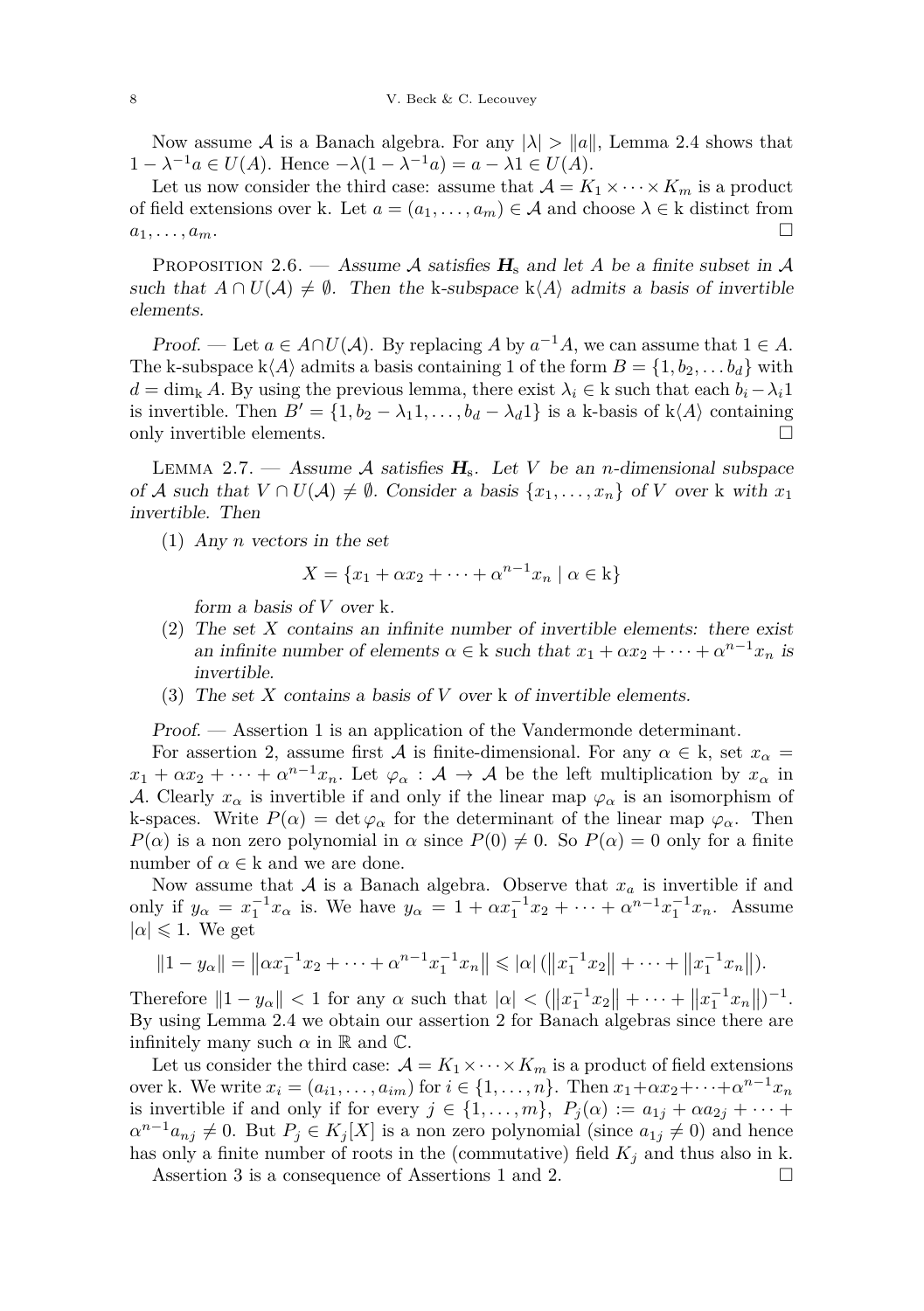#### 3. Algebras with finitely many subalgebras

<span id="page-7-0"></span>We adopt the notation and the hypotheses of the previous section on the algebra A. The goal of this section is to classify the finite-dimensional algebras with finitely many subalgebras. Such algebras will indeed appear in the Kneser type theorem we shall state in Section [4.](#page-12-0)

3.1. **Primitive element.** The first step of our classification is to show that a finitedimensional algebra with finitely many subalgebras is generated by one element.

<span id="page-7-1"></span>Lemma 3.1 (Union of subspaces). — Let *V* be a finite-dimensional vector space over k and  $V_1, \ldots, V_n$  proper subspaces of *V*. Then

$$
\bigcup_{i=1}^{n} V_i \varsubsetneq V.
$$

**Proof.** — Since  $V_i$  is a proper subspace of V, it can be embedded in a hyperplane *H<sub>i</sub>* of *V* which is the kernel of a linear form  $\varphi_i \in V^* \setminus \{0\}$ . Since the ring of polynomial functions on *V* is an integral domain (k is infinite), then

$$
f = \prod_{i=1}^{n} \varphi_i
$$

is a non zero function. Any vector  $v \in V$  such that  $f(v) \neq 0$  is not in the union of the  $V_i$ . .

<span id="page-7-2"></span>COROLLARY 3.2. — Let A be a finite-dimensional algebra over k such that A has only a finite number of subalgebras. Then there exists  $x \in A$  such that  $A = k[x]$ . In particular, A is commutative and generated by only one element.

Proof. — Lemma [3.1](#page-7-1) ensures us that there exists  $x \in A$  which is not in any proper subalgebra of A. We then get  $A = k|x|$ .

3.2. **Structure of finite-dimensional algebras with finitely many subalgebras.** The rest of this section is devoted to the study of algebras with only a finite number of subalgebras. Our aim is to prove a classification theorem for this kind of algebras (Theorem [3.12\)](#page-11-0). The proof is divided in two steps. In the first step, we reduce through various easy lemmas the form for algebras with finite number of subalgebras. The second step shows that algebras of the form obtained in the first step have indeed a finite number of subalgebras.

Let us start our first step. Corollary [3.2](#page-7-2) says that we can restrict our attention to algebras of the form  $k[T]/(P)$ . We begin with an easy remark which will be very useful.

<span id="page-7-3"></span>Remark 3.3 (Quotient – Subalgebra). — If  $\mathcal A$  is a finite-dimensional algebra over k such that  $A$  has only a finite number of subalgebras, then every subalgebra or quotient  $\beta$  of  $\mathcal A$  verifies the same property. This is obvious for subalgebras. For the quotient case, the subalgebras of  $\beta$  are in bijection with the subalgebras of  $\mathcal A$ containing the kernel of the surjective map from  $\mathcal A$  to  $\mathcal B$ .

Let us now construct finite-dimensional algebras with an infinite number of subalgebras.

<span id="page-7-4"></span>LEMMA 3.4. — For  $n \geq 4$ ,  $k[T]/T^n$  has an infinite number of subalgebras.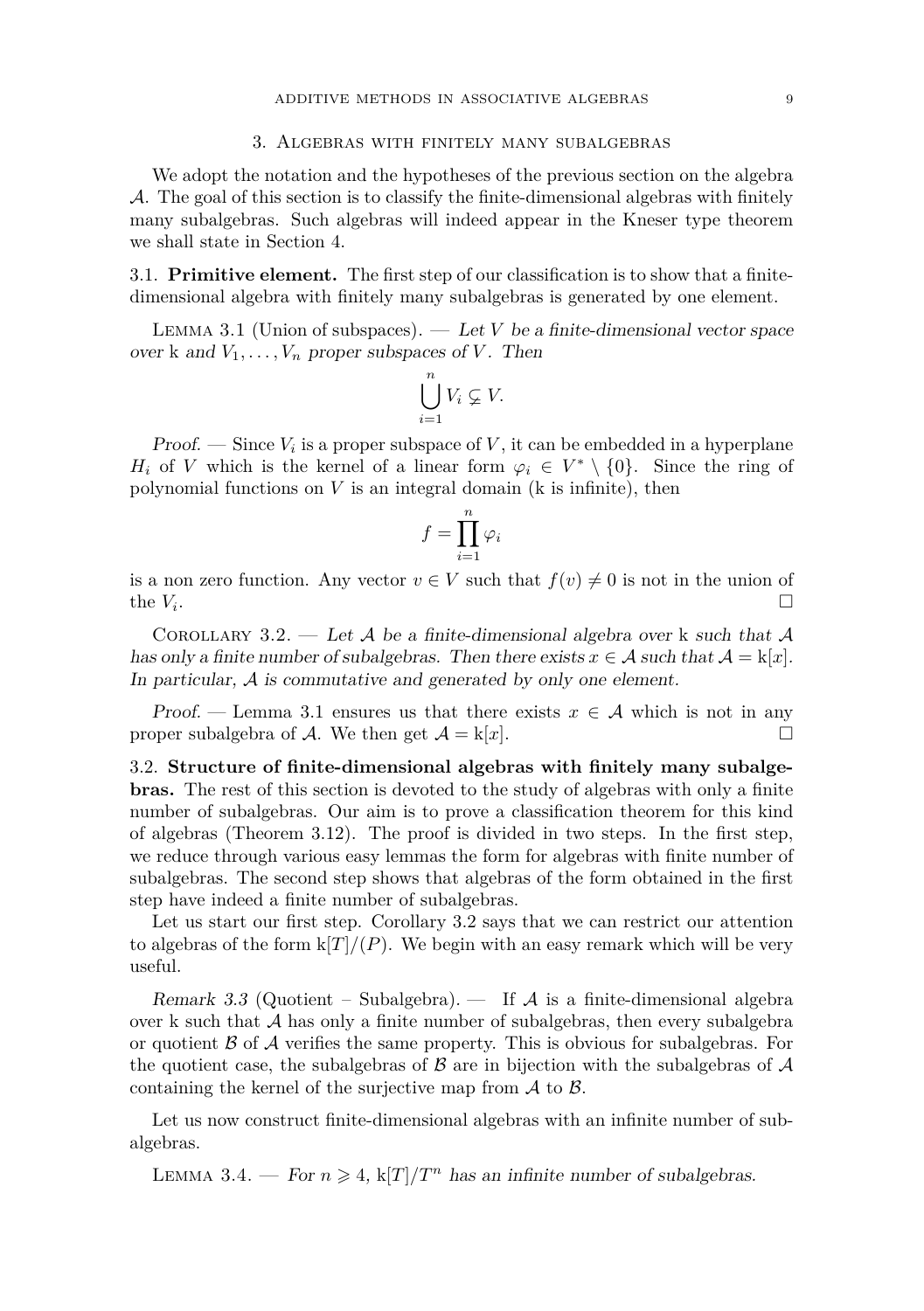Proof. — Due to Remark [3.3,](#page-7-3) it suffices to study the case  $n = 4$ . In this case, for  $\lambda \neq \mu \in \mathbb{k}$ , the subalgebras  $\mathcal{A}_{\lambda} = \mathbb{k}[T^2 + \lambda T^3]$  and  $\mathcal{A}_{\mu} = \mathbb{k}[T^2 + \mu T^3]$  are distinct subalgebras. Indeed, they are two-dimensional algebras isomorphic to k[*T*]*/T*<sup>2</sup> . So  $(1, T^2 + \lambda T^3)$  is a basis for  $\mathcal{A}_{\lambda}$  and  $T^2 + \mu T^3$  can not be written as a linear combination of 1 and  $T^2 + \lambda T^3$  in k[*T*]/ $T^4$ . For if evaluating at  $T = 0$ ,  $T^2 + \lambda T^3$ and  $T^2 + \mu T^3$  would be collinear.

LEMMA 3.5. — For  $n \geq 4$  and  $P \in k[T]$  a non-constant polynomial,  $k[T]/P^n$ has an infinite number of subalgebras.

Proof. — Indeed, the subalgebra generated by *P* is isomorphic to the algebra  $k[T]/T^n$ . So Remark [3.3](#page-7-3) and Lemma [3.4](#page-7-4) give the result.

<span id="page-8-0"></span>LEMMA 3.6. — For  $n = 2, 3$  and  $P \in k[T]$  with deg  $P \ge 2$  then  $k[T]/P^n$  has an infinite number of subalgebras.

Proof. — Thanks to Remark [3.3,](#page-7-3) it suffices to consider the case  $n = 2$ . For  $\lambda \in \mathbb{k}$ , let us consider  $Q_{\lambda} = (1 + \lambda T)P \in \mathbb{k}[T]/P^2$ . The subalgebra  $\mathcal{A}_{\lambda}$  of  $\mathbb{k}[T]/P^2$ generated by  $Q_{\lambda}$  is isomorphic to  $k[T]/T^2$  and so is two-dimensional. For  $\lambda \neq \mu$ , we have  $A_{\lambda} \neq A_{\mu}$ . Indeed, if  $(1 + \mu T)P = \alpha + \beta(1 + \lambda T)P$  in k[*T*]/ $P^2$ , then, going into k[*T*]*/P*, we get  $\alpha = 0$  and so  $P \mid (1 + \mu) - \beta(1 + \lambda)$ . Since deg  $P \ge 2$ , we obtain  $(1 + \mu) = \beta(1 + \lambda)$ , which is absurd.

<span id="page-8-1"></span>LEMMA 3.7. — For  $n, m \in \{2,3\}$ ,  $k[T]/T^n \times k[T]/T^m$  has an infinite number of subalgebras.

Proof. — Thanks to Remark [3.3,](#page-7-3) it suffices to consider the case  $m = n = 2$ . For  $\lambda \in \mathbf{k}$ , the element  $(T, \lambda T)$  generates an algebra isomorphic to  $\mathbf{k}[T]/T^2$  denoted by  $\mathcal{A}_{\lambda}$ . For  $\lambda \neq \mu$ , we have  $\mathcal{A}_{\lambda} \neq \mathcal{A}_{\mu}$ . Indeed, if  $(T, \mu) = \alpha(1, 1) + \beta(T, \lambda)$ . Then, mapping *T* to 0, we get  $\alpha = 0$  and  $(T, \mu)$  and  $(T, \lambda)$  are collinear which is not the case.  $\Box$ 

<span id="page-8-2"></span>COROLLARY 3.8. — Let A be a finite-dimensional algebra over k such that A has only a finite number of subalgebras. Then, there exist finite algebraic extensions of k,  $L_1, \ldots, L_n$  generated over k by one element and two integers  $\delta \in \{0,1\}$  and  $m \in \{2,3\}$  such that.

$$
\mathcal{A} \stackrel{k\text{-alg.}}{\simeq} L_1 \times \cdots \times L_n \times (\mathbf{k}[T]/T^m)^{\delta}.
$$

Proof. — Thanks to Corollary [3.2,](#page-7-2) we get  $A = k[T]/P$ . Let us write the irreducible decomposition of *P* as

$$
P = \prod_{i=1}^{s} P_i^{n_i}
$$

with  $P_i \in k[T]$  irreducible,  $n_i > 0$  and  $P_i$  and  $P_j$  non-associated for  $i \neq j$ . The Chinese remainder theorem tells us that

$$
\mathcal{A} \stackrel{k\text{-alg.}}{\simeq} \mathbf{k}[T]/P_1^{n_1} \times \cdots \times \mathbf{k}[T]/P_s^{n_s}.
$$

In particular,  $k[T]/P_i^{n_i}$  is a quotient of A.

So Remark [3.3](#page-7-3) and Lemma [3.6](#page-8-0) ensure us that  $n_i = 1$  if deg  $P_i \ge 2$ . In this case  $L_i = k[T]/P_i$  is a finite extension of k generated by one element.

If  $\deg P_i = 1$ , then  $P_i = T - \lambda$  for some  $\lambda \in \mathbb{k}$  and  $\mathbb{k}[T]/P_i^{n_i}$  is isomorphic to  $k[T]/T^{n_i}$ . Lemma [3.4](#page-7-4) ensures us that  $n_i \in \{1, 2, 3\}$ . If  $n_i = 1$  then we get k. Let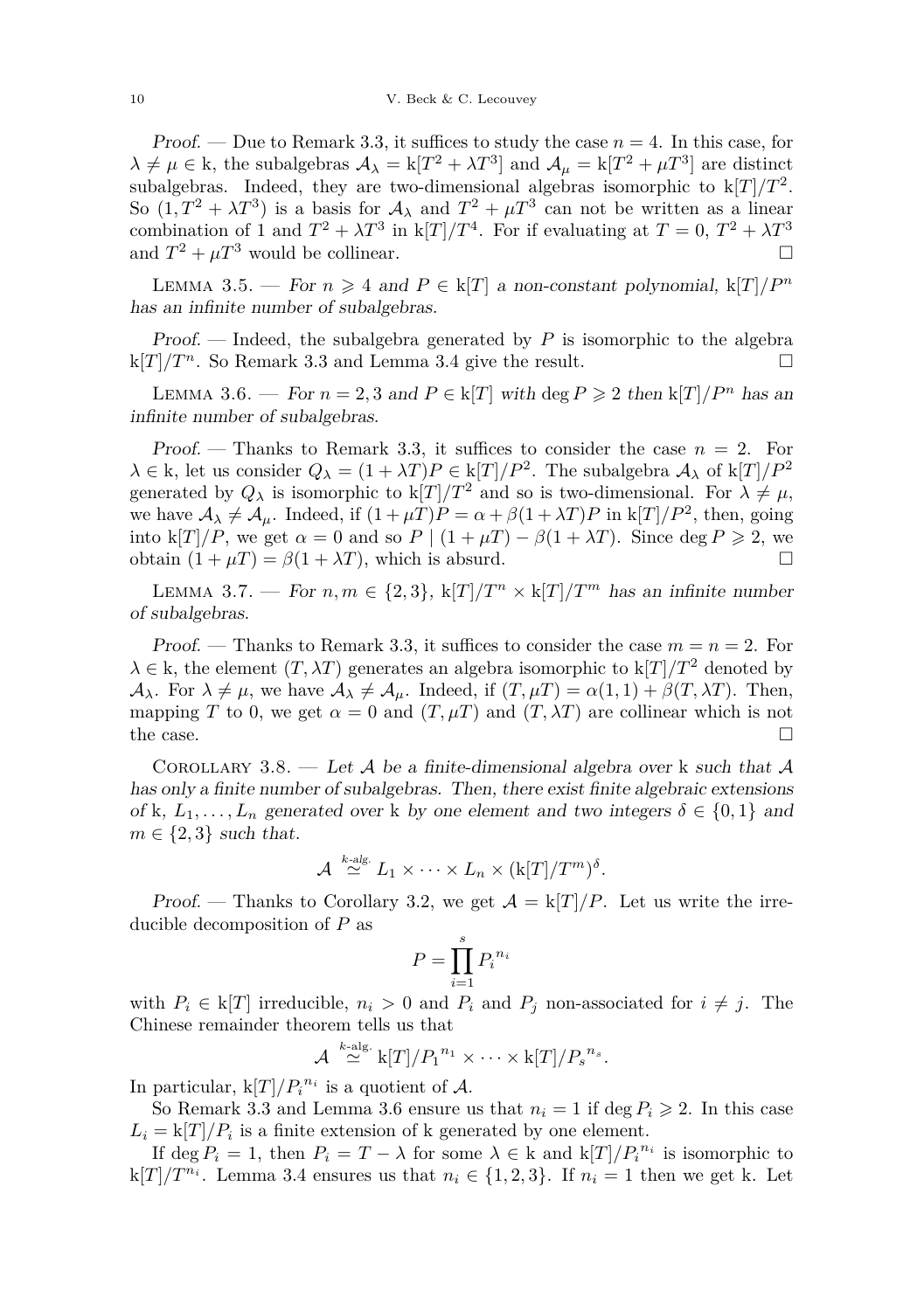us consider the case where  $n_i \in \{2, 3\}$ . Lemma [3.7](#page-8-1) tells us that there is at most one factor of this type and we get the structure result.

We have just shown that algebras with a finite number of subalgebras have a certain form (a finite product of fields generated by one element with possibly a  $k[T]/T^2$  or  $k[T]/T^3$  factor). Our aim is now to show that algebras with this given form have only a finite number of subalgebras. To prove this, we first show that we can restrict our attention to subalgebras generated by one element (Lemma [3.9\)](#page-9-0) and then give a description of all the subalgebras generated by one element of such an algebra (Proposition [3.10\)](#page-9-1).

<span id="page-9-0"></span>LEMMA 3.9 (Subalgebra generated by one element). — Let us consider a finitedimensional algebra  $A$  over k. Then  $A$  has only a finite number of subalgebras if and only if A has only a finite number of subalgebras generated by one element.

*Proof.* — The "only if" part is clear. Let us suppose that  $A$  has only a finite number of subalgebras generated by one element. Let  $\beta$  be a subalgebra of  $\mathcal{A}$ . We have  $\mathcal{B} = \bigcup_{y \in \mathcal{B}} k[y]$ . So  $\mathcal{B}$  is a union of subalgebras generated by one element. There is only a finite number of such subalgebras since there is only a finite number of subalgebras k[*y*].  $\square$ 

Let us now determine subalgebras generated by one element of algebras of the form  $L_1 \times \cdots \times L_n \times k[T]/T^m$  where  $n, m \in \mathbb{N}$ ,  $L_i$  is an algebraic field extension of k.

<span id="page-9-1"></span>PROPOSITION 3.10. — Let  $m, n \in \mathbb{N}$ . For  $i \in [1, n]$ , let  $L_i$  be an algebraic field extension of k. Set  $\mathcal{A} = L_1 \times \cdots \times L_n \times k[T]/T^m$ . For simplicity write  $L_{n+1}$  for  $k[T]/T^m$  and for any  $i \in [1, n+1]$ , let  $p_i : A \to L_i$  be the projection onto the *i*<sup>th</sup> factor.

Let B be a subalgebra of A generated by one element and for  $i \in [1, n+1]$ ,  $K_i = p_i(\mathcal{B}) \subset L_i$ . There exists

(*i*) a partition of  $[1, n+1]$ 

$$
[1, n+1] = I_1 \bigsqcup \cdots \bigsqcup I_r
$$

with  $n + 1 \in I_r$  if  $m \neq 0$ .

- (*ii*) a family of integers  $(i_1, \ldots, i_r) \in I_1 \times \cdots \times I_r$  with  $i_r = n + 1$  if  $m \neq 0$ . For every  $j \in [1, r]$ , let us write  $I_j = \{i_j, u_{j,1}, \ldots, u_{j,s_j}\}.$
- (*iii*) For every  $j \in [1, r]$  and every  $\ell \in [1, s_j]$ , k-algebras homomorphisms  $\sigma_{j,\ell}: K_{i_j} \to K_{u_{j,\ell}}$

such that after reordering the factors of the product, we have

$$
\mathcal{B} = \{ (x_1, \sigma_{1,1}(x_1), \ldots, \sigma_{1,s_1}(x_1), x_2, \ldots, \sigma_{2,s_2}(x_2), \ldots, x_r, \ldots, \sigma_{r,s_r}(x_r)),
$$
  

$$
x_j \in K_{i_j} \text{ for } j \in [1, r] \}.
$$

Proof. — Let us start by giving an overview of the proof. Let  $y \in A$  such that  $\mathcal{B} = k[y]$ . We write  $y = (y_1, \ldots, y_{n+1})$  with  $y_i \in L_i$  for all *i*. The partition we are looking for is in fact given by gathering the  $y_i$  with the same minimal polynomial (except for  $y_{n+1}$  which may play a special role). After this, we link  $y_i$  and  $y_j$  with the same minimal polynomial through a homomorphism of algebras. We finally get the independence of blocks with different minimal polynomial using the Chinese remainder theorem.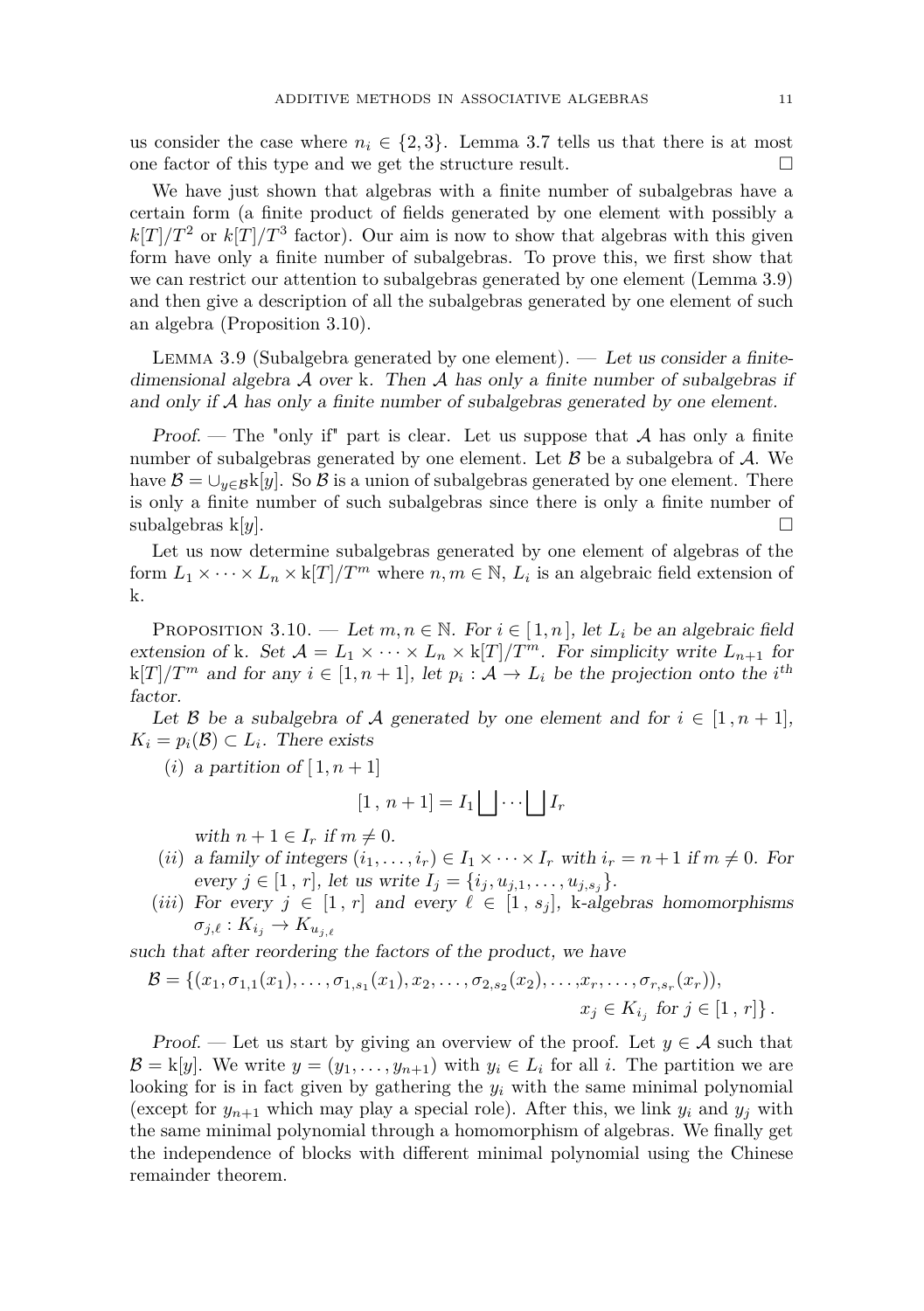Let us now begin the proof. We have  $k[y] = \{(Q(y_1),...,Q(y_{n+1})), Q \in k[T]\}$ and then  $K_i = k[y_i]$ . We define the equivalence relation  $\sim$  on [1, *n*] by  $i \sim j$  if  $y_i$  and  $y_j$  have the same minimal polynomial over k. This defines a partition of  $[1, n] = J_1 \sqcup \cdots \sqcup J_s$ . Let us now consider the index  $n+1$ . For  $i = n+1$  (if  $m \neq 0$ ), the minimal polynomial of  $y_{n+1}$  is of the form  $(T - \lambda)^s$  for some  $\lambda \in \mathbf{k}$  and  $s \leq m$ . If there exists  $i \in [1, n]$  such that  $y_i = \lambda \in \mathbb{k}$  then we add  $n + 1$  to the equivalence class of *i* and obtain a partition of  $[1, n]$  in *s* blocks. In this case, we set  $r = s$  and we number these blocks such that  $n + 1$  is in the block indexed by r. If there does not exist an *i* such that  $y_i = \lambda$ , then we set  $r = s + 1$  and add the block  $\{n+1\}$  to the partition of  $[1, n]$  to get the desired partition of  $[1, n+1]$ . For  $i \in [1, r]$ , we denote by  $I_i$  the  $i^{\text{th}}$  block of the partition.

For each block of the partition, we choose a representative  $i_j$  of the subset. If  $n+1$  is not alone in its block, then we choose  $n+1$  to be the representative of this subset.

First, assume that  $m = 0$ . For  $j \in [1, r]$  and  $\alpha \in I_j$  the elements  $y_\alpha$  and  $y_i$ , have the same minimal polynomial so there exists an isomorphism  $\sigma$  of extensions from  $k[y_{i_j}] = K_{i_j}$  to  $k[y_\alpha] = K_\alpha$  sending  $y_{i_j}$  to  $y_\alpha$ . In particular, we have  $\sigma(Q(y_{i_j})) =$  $Q(y_\alpha)$  for all  $Q \in k[T]$ .

To get the desired description of B, it suffices now to find  $Q_j \in k[T]$  such that  $Q_j(y_{i_j}) = 1$  and  $Q_j(y_{i_\ell}) = 0$  for all  $\ell \neq j$ . This is possible since the minimal polynomial  $P_\ell$  of the  $y_{i_\ell}$  are prime to each other (they are irreducible and distinct): we write

$$
1 = UP_j + V \prod_{\ell \neq j} P_\ell
$$

and consider  $Q_j = V \prod_{\ell \neq j} P_\ell$ .

Let us now assume that  $m \neq 0$ . For  $j \in [1, r-1]$ , there is no difference with the preceding case. For  $j = r$ , we have to be more careful: for  $\alpha \neq n + 1 \in I_r$ , we can define the following homomorphisms of algebras

$$
K_{n+1} = k[y_{n+1}] \stackrel{k\text{-alg.}}{\simeq} k[T]/(T-\lambda)^s \to k[T]/(T-\lambda) \stackrel{k\text{-alg.}}{\simeq} k = K_{\alpha}
$$

where the first isomorphism sends  $y_{n+1}$  to the class of  $T$  and the second isomorphism sends the class of *T* to  $\lambda \in k = K_{\alpha}$ . So by composition, we get the desired homomorphism of algebras.

Finally, to get the desired description of  $\beta$  in this case, it suffices to adapt the Chinese remainder argument. For this, we remark that  $(T - \lambda)^s$  is prime with every irreducible polynomial over k except  $T - \lambda$ . But the index  $i \in [1, n]$  such that  $T - \lambda$ is the minimal polynomial  $y_i$  are precisely in  $I_r$ .

<span id="page-10-0"></span>COROLLARY 3.11. — Let  $L_1, \ldots, L_n$  be finite field extensions of k generated over k by one element. Consider also two integers  $\delta \in \{0,1\}$  and  $m \in \{2,3\}$ . Then

$$
\mathcal{A} = L_1 \times \cdots \times L_n \times (\mathrm{k}[T]/T^m)^{\delta}
$$

has only a finite number of subalgebras.

Proof. — Lemma [3.9](#page-9-0) shows that it suffices to prove that  $A$  has only a finite number of subalgebras generated by one element. But Proposition [3.10](#page-9-1) implies that a subalgebra of A generated by one element is determined by a family of subalgebras of the  $L_i$  and by algebra homomorphisms between them. But each  $L_i$  has only a finite number of subalgebras and moreover the Dedekind lemma ( $[2,$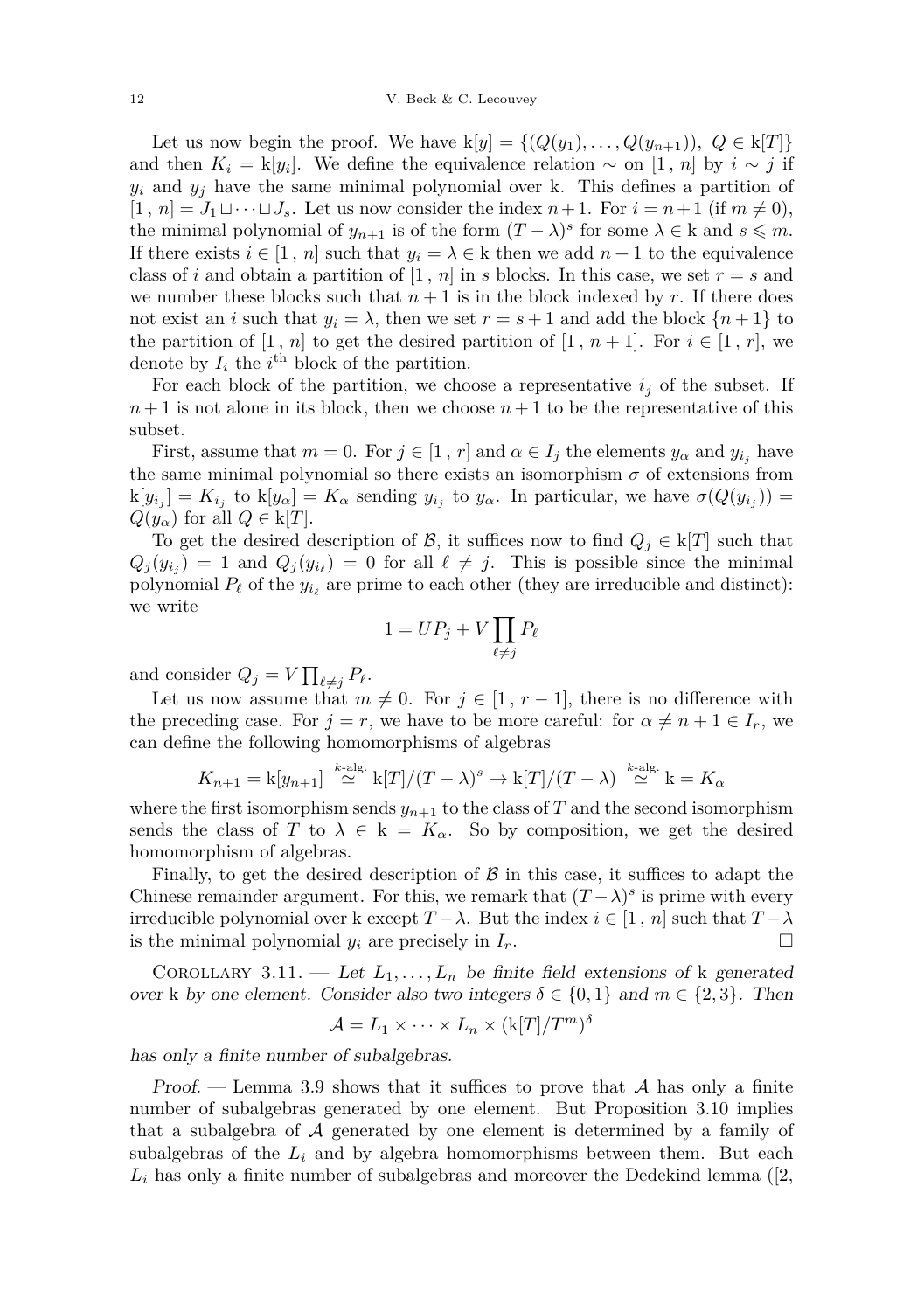Chapter 5 Theorem 6.1]) ensures us that there exists only a finite number of kalgebra homomorphisms with values in a finite extension of k. So there is only a finite number of such subalgebras.

Finally we get the structure theorem for algebras with only a finite number of subalgebras.

<span id="page-11-0"></span>THEOREM 3.12. — Let A be a finite-dimensional algebra over k. Then the following statements are equivalent.

(1) A has only a finite number of subalgebras.

*k*-alg.

(2) There exist finite algebraic extensions  $L_1, \ldots, L_n$  generated over k by one element and two integers  $\delta \in \{0,1\}$  and  $m \in \{2,3\}$  such that

<span id="page-11-1"></span>
$$
\mathcal{A} \stackrel{\kappa\text{-alg.}}{\simeq} L_1 \times \cdots \times L_n \times (\mathbf{k}[T]/T^m)^{\delta}.
$$
 (3.1)

(3) There exists  $g \in \mathcal{A}$  such that  $\mathcal{A} = k[g]$  where the minimal polynomial  $\mu_g$ of *g* has the form

 $\mu_g = P_1 \cdots P_n Q^{m \delta}$ 

where  $P_1, \ldots, P_n, Q$  are distinct irreducible polynomials in  $k[T], \delta \in \{0, 1\},$  $m \in \{2, 3\}$  and deg  $Q = 1$ .

Proof. — The theorem follows from Corollary [3.8](#page-8-2) and Corollary [3.11.](#page-10-0)  $\Box$ 

Remark 3.13. — Consider an infinite-dimensional commutative algebra  $\mathcal A$  with a finite number of finite-dimensional subalgebras  $\mathcal{B}_1, \ldots, \mathcal{B}_r$ . There exist  $g_1, \ldots, g_r$ in A such that  $\mathcal{B}_i = k[g_i]$  for any  $i = 1, \ldots, r$ . Then  $\mathcal{B} = k[g_1, \ldots, g_r]$  is a finitedimensional subalgebra of A containing the subalgebras  $\mathcal{B}_1, \ldots, \mathcal{B}_r$ . Therefore B coincides in fact with one of the algebras  $B<sub>i</sub>$ . This means that all the finite-dimensional subalgebras of A appear as subalgebras of the finite-dimensional algebra  $\mathcal{B} \subset \mathcal{A}$  and we have a structure theorem for  $\beta$ .

Remark 3.14. — Consider a *k*-algebra A with a finite number of subalgebras. Then A is finite-dimensional over k. Indeed, for  $y \in A$ ,  $k[y]$  is finite-dimensional. Otherwise,  $k[y]$  would be isomorphic to  $k[T]$  and would have infinitely many subalgebras. Moreover, there are finitely many subalgebras of the form *k*[*y*]. Write these algebras  $k[y_1], \ldots, k[y_r]$ . We then have

$$
\mathcal{A} = \bigcup_{i=1}^r k[y_i] = \sum_{i=1}^r k[y_i]
$$

since for each  $y \in A$ , the algebra  $k[y]$  coincides with  $k[y_i]$  for some  $i \in [1, r]$ . This equality shows that  $A$  is finite-dimensional.

#### 3.3. **Some examples.**

3.3.1. *Algebras of functions defined on a finite set.* Let  $S = \{s_1, \ldots, s_n\}$  be a finite set and write  $\mathcal{F}_S$  for the algebra of functions  $f : S \to \mathbf{k}$ . The algebra  $\mathcal{F}_S$  is clearly isomorphic to  $k^n$ . Thus, applying Theorem [3.12](#page-11-0) to  $\mathcal{F}_S$  allows us to recover the following very classical fact :  $\mathcal{F}_S$  admits a finite number of subalgebras parametrized by the partitions  $S = \bigsqcup_{i=1}^{m}$  $\bigsqcup_{i=1}$  *S<sub>m</sub>* of *S*. The subalgebra  $\mathcal{F}_{S_1,\dots,S_m}$  associated to such a partition is the algebra of functions  $f \in \mathcal{F}_S$  which are constant on each set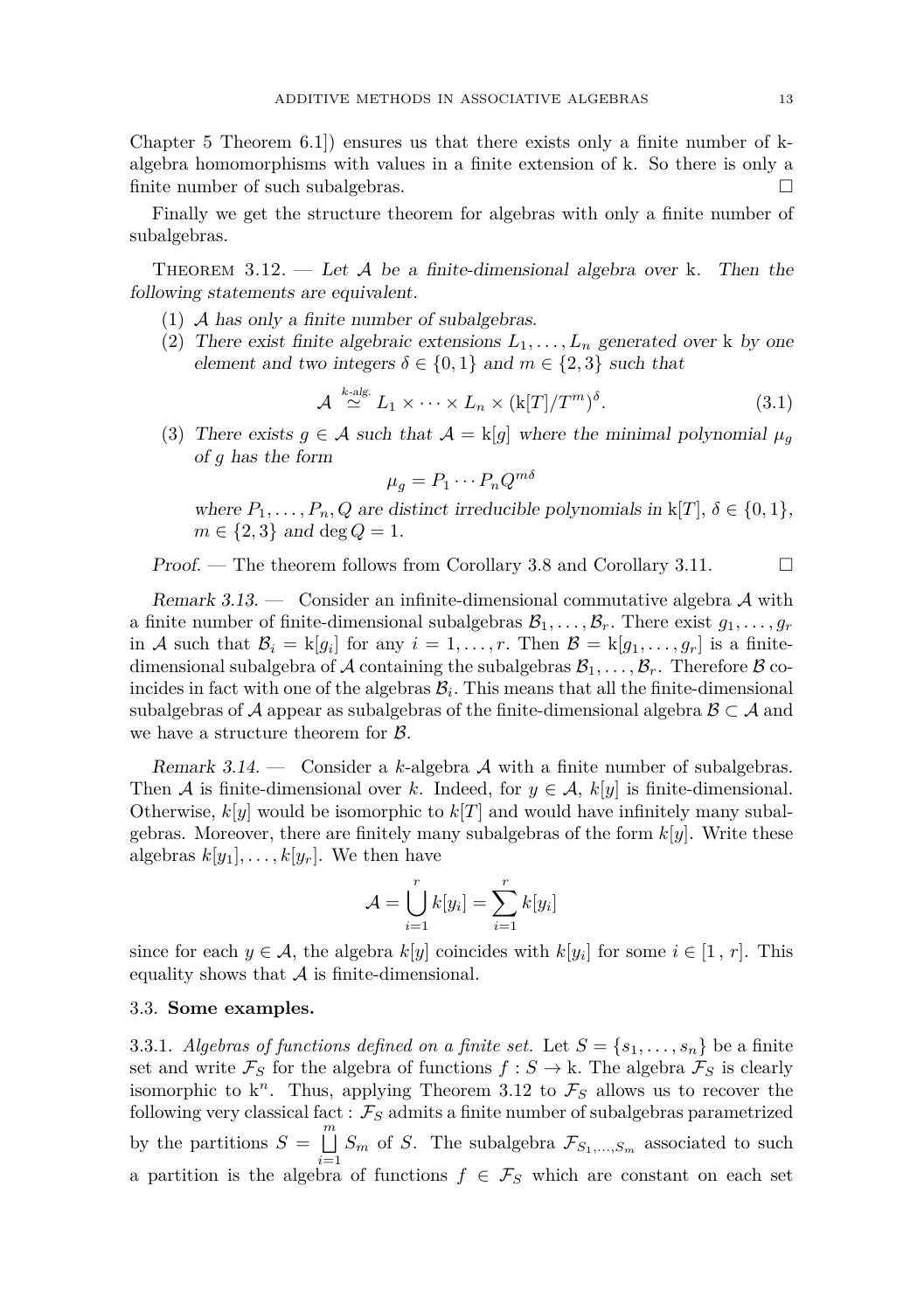$S_i, i = 1, \ldots, m$ . Observe also that we have  $\mathcal{F}_S = k[f]$  for any function *f* such that  $f(s_i) \neq f(s_j)$  for any  $i \neq j$ .

A special case is the algebra  $\mathcal{F}_G$  of complex central functions defined on a group *G*. Here, *S* is the set of conjugacy classes of *G*. In particular the characters of *G* belong to  $\mathcal{F}_G$ . Let us consider  $A = \{\chi_0 = 1, \chi_1, \ldots, \chi_r\}$  and  $B = \{\varphi_0 =$  $1, \varphi_1, \ldots, \varphi_s$  two subsets of irreducible characters corresponding to the irreducible representations  $U_0 = k, U_1, \ldots, U_r$  and  $V_0 = k, V_1, \ldots, V_s$ , respectively. Recall that for any  $(i, j) \in \{0, \ldots, r\} \times \{0, \ldots, s\}$ ,  $\chi_i \varphi_j$  is the character of the tensor product  $U_i \otimes V_j$ . Let V be the set of characters of the representations obtained as direct sums of some copies of the  $U_i \otimes V_j$ 's. Observe that  $V$  is not a k-space since it only contains linear combinations of the  $\chi_i \varphi_j$  with nonnegative integer coefficients. Nevertheless, we have  $k\langle \mathcal{V} \rangle = k\langle AB \rangle$  since the family  $\{ \chi_i \varphi_j \mid (i,j) \in \{0,\ldots,r\} \times \{0,\ldots,s\} \}$ generates  $k\langle AB\rangle$  as a k-space. In particular,  $k\langle AB\rangle$  admits a basis of characters in V. It follows that  $\dim_k(AB)$  is the maximal number of linearly independent characters in V. When *G* is abelian or the characters  $\chi_i$  and  $\varphi_j$  are linear, dim<sub>k</sub>(*AB*) is simply the cardinality of  $\{\chi_i\varphi_j \mid (i,j) \in \{0,\ldots,r\} \times \{0,\ldots,s\}\}\$  since distinct linear characters are always independent.

3.3.2. *Matrix subalgebras with finitely many subalgebras.* It is easy to construct subalgebras of matrix algebras with the form [\(3.1\)](#page-11-1). Indeed consider irreducible polynomials  $P_1, \ldots, P_n, Q$  and integers  $m \in \{2,3\}$  and  $\delta \in \{0,1\}$  as in Theorem [3.12](#page-11-0) and their companion matrices  $\mathcal{C}_{P_1}, \ldots, \mathcal{C}_{P_n}, \mathcal{C}_{Q^m}$ . Set

$$
r = \deg(P_1) + \cdots + \deg(P_n) + m\delta \deg(Q)
$$

and define  $M$  as the  $r \times r$  matrix with coefficients in k obtained as the block diagonal matrix with blocs  $\mathcal{C}_{P_1}, \ldots, \mathcal{C}_{P_n}, \mathcal{C}_{Q^m}$  when  $\delta = 1$  and  $\mathcal{C}_{P_1}, \ldots, \mathcal{C}_{P_n}$  when  $\delta = 0$ . Then the subalgebra  $k[M]$  of  $\mathcal{M}_r(k)$  has the form [\(3.1\)](#page-11-1).

3.3.3. *Algebras of complex valued continuous functions on a connected space.* Consider a connected space *I* and define  $C_I$  as the C-algebra of continuous functions  $f: I \to \mathbb{C}$ . Then, the unique finite-dimensional subalgebra of  $\mathcal{C}_I$  is that of constant functions. Indeed if we consider A such a subalgebra and  $f \in \mathcal{A}$ , then the minimal polynomial  $\mu_f$  is such that  $\mu_f(f)(x) = 0$  for any  $x \in I$ . Hence all the values of the connected set Im *f* are zeroes for  $\mu_f$ . Since the only finite connected sets of  $\mathbb C$  are singletons, the set Im *f* is reduced to a point and *f* is constant.

#### 4. Kneser type theorems

<span id="page-12-0"></span>In this section, we state an analogue of Kneser's theorem for algebras.

4.1. **Kneser-Diderrich theorem for a wide class of algebras.** In this section, A satisfies  $\mathbf{H}_s$  or  $\mathbf{H}_w$ . Let us consider a finite non-empty subset A of  $\mathcal{A}_*$ . We say that *A* is commutative when  $aa' = a'a$  for any  $a, a' \in A$ . The algebra  $A(A)$  generated by A is then commutative. Typical examples of commutative sets are geometric progressions  $A = \{a^r, a^{r+1}, \ldots, a^{r+s}\}\$  with *r* and *s* integers. The following theorem is an analogue, for algebras, of a theorem by Diderrich [\[3\]](#page-24-2) extending Kneser's theorem for arbitrary groups when only the subset *A* is assumed commutative.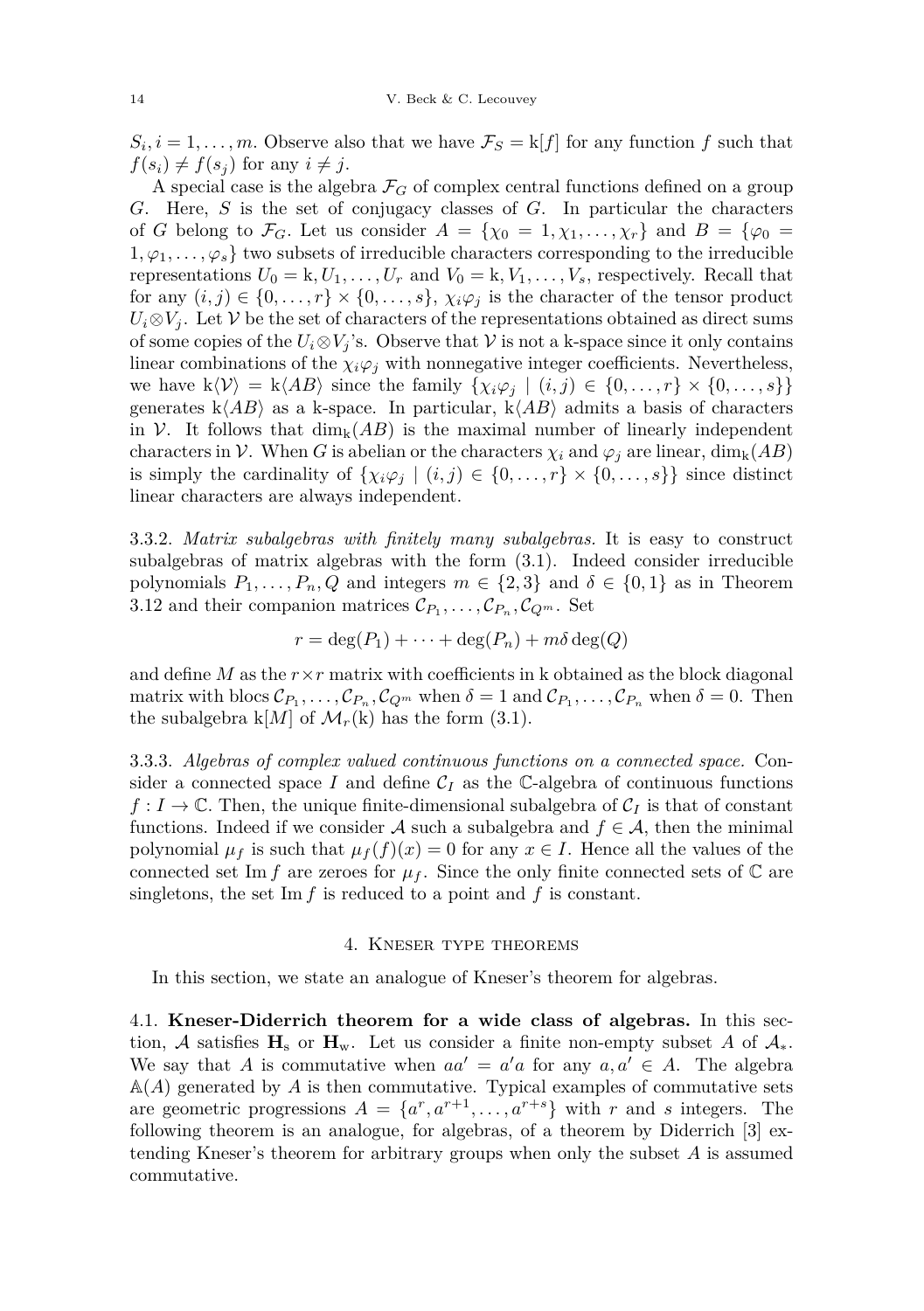<span id="page-13-0"></span>THEOREM 4.1. — Assume A satisfies  $H_w$  and consider A and B be two finite non-empty subsets of  $\mathcal{A}_*$  such that  $k\langle A \rangle \cap U(\mathcal{A}) \neq \emptyset$  and  $k\langle B \rangle \cap U(\mathcal{A}) \neq \emptyset$ . Assume that *A* is commutative and  $\mathbb{A}(A)$  admits a finite number of finite-dimensional subalgebras. Let  $\mathcal{H} := \mathcal{H}_l(AB)$ .

(1) We have

 $\dim_k(AB) \geqslant \dim_k(A) + \dim_k(B) - \dim(\mathcal{H}).$ 

In particular, if *AB* is not left periodic, then

 $\dim_{\mathbf{k}}(AB) \geqslant \dim_{\mathbf{k}}(A) + \dim_{\mathbf{k}}(B) - 1.$ 

(2) If  $A$  is commutative, then

 $\dim_k(AB) \geqslant \dim_k(\mathcal{H}A) + \dim_k(\mathcal{H}B) - \dim_k(\mathcal{H}) \geqslant \dim_k(A) + \dim_k(B) - \dim_k(\mathcal{H})$ .

To prove this theorem we need the following preparatory lemma.

<span id="page-13-1"></span>LEMMA 4.2. — Assume A satisfies  $H_s$ . Let A and B be two finite subsets of  $\mathcal{A}_*$  such that *A* is commutative,  $k\langle A \rangle \cap U(\mathcal{A}) \neq \emptyset$  and  $k\langle B \rangle \cap U(\mathcal{A}) \neq \emptyset$ . Then, for each  $a \in k\langle A \rangle \cap U(\mathcal{A})$ , there exists a (commutative) finite-dimensional subalgebra  $\mathcal{A}_a$  of  $\mathcal A$  such that  $k \subseteq \mathcal{A}_a \subseteq A(A)$  and a vector space  $V_a$  contained in  $k \langle AB \rangle$  such that  $V_a \cap U(\mathcal{A}) \neq \emptyset$ ,  $\mathcal{A}_a V_a = V_a$ ,  $k \langle a, \rangle \subseteq V_a$  and

$$
\dim_{k}(V_{a}) + \dim_{k}(\mathcal{A}_{a}) \geqslant \dim_{k}(A) + \dim_{k}(B).
$$

Proof. – The hypothesis on A ensures that each subspace of A containing an invertible element admits a basis of invertible elements (see Proposition [2.6\)](#page-6-0).

By replacing *A* by  $A' = a^{-1}A$  with  $a \in k\langle A \rangle \cap U(\mathcal{A}) \neq \emptyset$ , we can establish the lemma only for  $a = 1$ . Indeed, if there exists a subalgebra  $\mathcal{B} \subseteq \mathbb{A}(A')$  and a vector space  $V \neq \{0\}$  contained in  $k\langle A'B \rangle$  such that  $\mathcal{B}V = V$  and  $k\langle B \rangle \subseteq V$  with

$$
\dim_{k}(V) + \dim_{k}(\mathcal{B}) \geqslant \dim_{k}(A') + \dim_{k}(B),
$$

it suffices to take  $V_a = aV$  and  $\mathcal{A}_a = \mathcal{B} \subseteq \mathbb{A}(A') \subseteq \mathbb{A}(A)$ . Since  $\mathcal{B} \subseteq \mathbb{A}(A)$ , we must have  $\mathcal{B}a = a\mathcal{B}$  for any  $a \in A$  and  $\mathcal{B}(V_a) = \mathcal{B}(aV) = a\mathcal{B}V = aV = V_a$ . Moreover  $k\langle aB \rangle = a k \langle B \rangle \subseteq aV = V_a$  and  $\dim_k(V_a) + \dim_k(A_a) \geq \dim_k(A) + \dim_k(B)$  because  $\dim_{\mathbf{k}}(V_a) = \dim_{\mathbf{k}}(V)$  and  $\mathcal{A}_a = \mathcal{B}$ .

We can also assume that  $1 \in B$  by replacing *B* by  $B' = Bb^{-1}$  with  $b \in k\langle B \rangle \cap B'$  $U(\mathcal{A}) \neq \emptyset$ . Indeed, if there exist a subalgebra  $\mathcal{B}' \subseteq \mathbb{A}(A)$  and a vector space  $V' \neq \{0\}$  contained in  $k\langle AB' \rangle$  such that  $B'V' = V'$  and  $k\langle B' \rangle \subseteq V'$  with

$$
\dim_{k}(V') + \dim_{k}(\mathcal{B}') \geqslant \dim_{k}(A) + \dim_{k}(B'),
$$

it suffices to take  $V = V'b$  and  $\mathcal{A}_a = \mathcal{B}'$ . We will then have

$$
V = V'b \subseteq k\langle AB'\rangle b = k\langle AB\rangle,
$$
  
\n
$$
\mathcal{A}_a V = \mathcal{B}'(V'b) = (\mathcal{B}'V')b = V'b = V,
$$
  
\n
$$
k\langle B\rangle = k\langle B'\rangle b \subseteq V'b = V
$$

and

$$
\dim_{k}(V) + \dim_{k}(\mathcal{A}_{a}) \geq \dim_{k}(A) + \dim_{k}(B)
$$

since  $\dim_k(B) = \dim_k(B')$  and  $\dim_k(V) = \dim_k(V')$ .

We thus assume in the remainder of the proof that  $1 \in A \cap B$  and proceed by induction on dim<sub>k</sub>(*A*). When dim<sub>k</sub>(*A*) = 1, we have  $k\langle A \rangle = k = A(A)$ . It suffices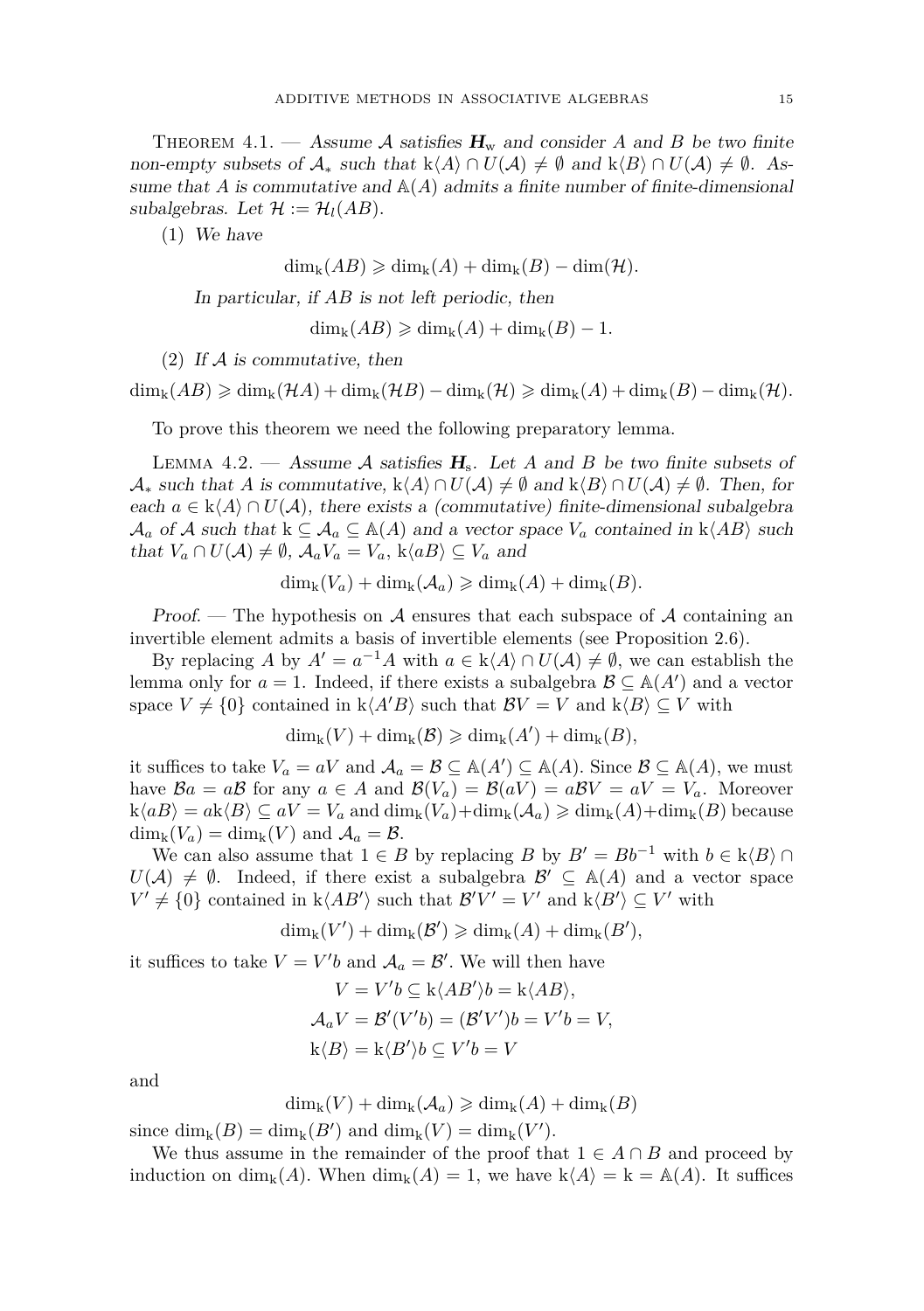to take  $V_1 = V = k \langle B \rangle$  (with  $1 \in B$ ) and  $\mathcal{A}_1 = k = \mathbb{A}(A)$ . Assume dim<sub>k</sub> $(A) > 1$ . Given  $e \in k\langle B\rangle \cap U(\mathcal{A})$ , define  $A(e)$  and  $B(e)$  to be finite subsets of  $\mathcal{A}_*$  such that

$$
k\langle A(e)\rangle = k\langle A\rangle \cap k\langle B\rangle e^{-1}
$$
 and  $k\langle B(e)\rangle = k\langle B\rangle + k\langle A\rangle e$ .

Observe that  $k\langle A(e) \rangle$  and  $k\langle B(e) \rangle$  contain k since  $1 \in A \cap B$ . Thus we may and do assume that  $1 \in A(e) \cap B(e)$ . Moreover,  $k\langle A(e) \rangle k\langle B(e) \rangle$  is contained in  $k\langle AB \rangle$ . Indeed, for *v* ∈ k $\langle A \rangle$  ∩ k $\langle B \rangle e^{-1}$  and *w* ∈ k $\langle B \rangle$ , we have *vw* ∈ k $\langle A \rangle$ k $\langle B \rangle$  ⊆ k $\langle AB \rangle$ because  $v \in k\langle A \rangle$ . Set  $v = ze^{-1}$  with  $z \in k\langle B \rangle$ . If  $w \in k\langle A \rangle e$ , we have  $vw \in k\langle A \rangle e$  $ze^{-1}k\langle A\rangle e$ . But  $ze^{-1} \in k\langle A\rangle$  and *A* is commutative. Therefore,

$$
vw \in k\langle A \rangle ze^{-1}e = k\langle A \rangle z \subseteq k\langle A \rangle k\langle B \rangle \subseteq k\langle AB \rangle.
$$

In particular,  $\dim_k(A(e)B(e)) \leq \dim_k(AB)$ . We get

$$
\dim_{k}(A(e)) + \dim_{k}(B(e)) = \dim_{k}(k\langle A\rangle \cap k\langle B\rangle e^{-1}) + \dim_{k}(k\langle B\rangle + k\langle A\rangle e)
$$
  
= 
$$
\dim_{k}(k\langle A\rangle e \cap k\langle B\rangle) + \dim_{k}(k\langle B\rangle + k\langle A\rangle e) = \dim_{k}(Ae) + \dim_{k}(B).
$$

Therefore,  $\dim_k(A(e)) + \dim_k(B(e)) = \dim_k(A) + \dim_k(B)$ . Also  $A(e) \subseteq k\langle A \rangle$ .

Assume  $k\langle A(e)\rangle = k\langle A\rangle$  for any  $e \in k\langle B\rangle \cap U(\mathcal{A})$ . Then  $k\langle A\rangle e \subseteq k\langle B\rangle$  for any *e* ∈ k $\langle B \rangle$  ∩ *U*(*A*). Thus k $\langle AB \rangle$  ⊆ k $\langle B \rangle$  by Proposition [2.6.](#page-6-0) Indeed k $\langle B \rangle$  admits a basis contained in  $U(A)$  and the products *xy* with  $x \in A$  and  $y \in k\langle B \rangle \cap U(A)$ generate k $\langle AB \rangle$ . Since  $1 \in A$ , we have in fact k $\langle AB \rangle = k \langle B \rangle$ . The subalgebra  $\mathcal{A}_1 = \mathbb{A}(A)$  is commutative. Take  $V_1 = \mathsf{k}\langle B \rangle$  (with  $1 \in B$ ). Then  $\mathcal{A}_1 V_1 = V_1$  since  $k\langle AB \rangle \subseteq k\langle B \rangle$ . In particular,  $A_1$  is finite-dimensional since  $1 \in V_1$ . We clearly have  $V_1 = k\langle AB \rangle$  and  $k\langle B \rangle \subseteq k\langle AB \rangle = V_1$  as desired. We also get

$$
\dim_{k}(V_{1}) + \dim_{k}(\mathcal{A}_{1}) \geqslant \dim_{k}(A) + \dim_{k}(B).
$$

Now assume  $k\langle A(e)\rangle \neq k\langle A\rangle$  for at least one  $e \in k\langle B\rangle \cap U(\mathcal{A})$ . Then  $0 <$  $\dim_k(A(e)) < \dim_k(A)$  and  $1 \in A(e) \cap B(e)$ . By our induction hypothesis, there exists a finite-dimensional subalgebra  $A_1$  of  $\mathbb{A}(A(e)) \subseteq \mathbb{A}(A)$  and a nonzero kvector space  $V_1 \subseteq k\langle A(e)B(e) \rangle \subseteq k\langle AB \rangle$ , such that  $V_1 \cap U(A) \neq \emptyset$ ,  $\mathcal{A}_1V_1 = V_1$  and  $k\langle B\rangle \subseteq k\langle B(e)\rangle \subseteq V_1$  with

 $\dim_k(V_1) + \dim_k(A_1) \geq \dim_k(A(e)) + \dim_k(B(e)) = \dim_k(A) + \dim_k(B)$ .

The subalgebra  $A_1 \subseteq A(A)$  and the nonzero space  $V_1 \supset k\langle B \rangle$  satisfy the statement of the lemma for the pair of subsets  $A$  and  $B$  which concludes the proof.  $\Box$ 

We are now ready to prove Theorem [4.1.](#page-13-0)

Proof of Theorem [4.1.](#page-13-0) — We first remark that if  $A$  is a subalgebra of an algebra B then the stabilizer of  $k\langle AB \rangle$  in B is the stabilizer of  $k\langle AB \rangle$  in A. Indeed, for  $a \in A \cap U(\mathcal{A}), b \in B \cap U(\mathcal{A})$  and *x* in the stabilizer of  $k\langle AB \rangle$  in B, we have  $xab \in k\langle AB \rangle$  and so  $x \in k\langle AB \rangle b^{-1}a^{-1} \subset \mathcal{A}$ .

Since *A* stays commutative in B and  $\mathbb{A}(A) \subset \mathcal{A} \subset \mathcal{B}$  has also a finite number of finite dimensional subalgebras, it suffices to prove our theorem when  $\mathcal A$  satisfies  $\mathbf H_{\rm s}$ .

(1): Let  $\{x_1, \ldots, x_n\}$  be a basis of k $\langle A \rangle$  with  $x_1$  invertible. For any  $\alpha \in k$ , set  $x_{\alpha} = x_1 + \alpha x_2 + \cdots + \alpha^{n-1} x_n$ . Assume  $x_{\alpha}$  is invertible. Since k is infinite and by Lemma [4.2,](#page-13-1) there exists a finite-dimensional subalgebra  $A_{\alpha}$  such that k  $\subseteq$  $\mathcal{A}_{\alpha} \subseteq \mathbb{A}(A) \subseteq \mathcal{A}$  and a k-vector space  $V_{\alpha} \subseteq \mathbb{R} \langle AB \rangle$  with  $x_{\alpha}B \subseteq V_{\alpha}, \mathcal{A}_{\alpha}V_{\alpha} = V_{\alpha},$  $V_\alpha \cap U(\mathcal{A}) \neq \emptyset$  and

<span id="page-14-0"></span>
$$
\dim_{k}(V_{\alpha}) + \dim_{k}(\mathcal{A}_{\alpha}) \geq \dim_{k}(A) + \dim_{k}(B). \tag{4.1}
$$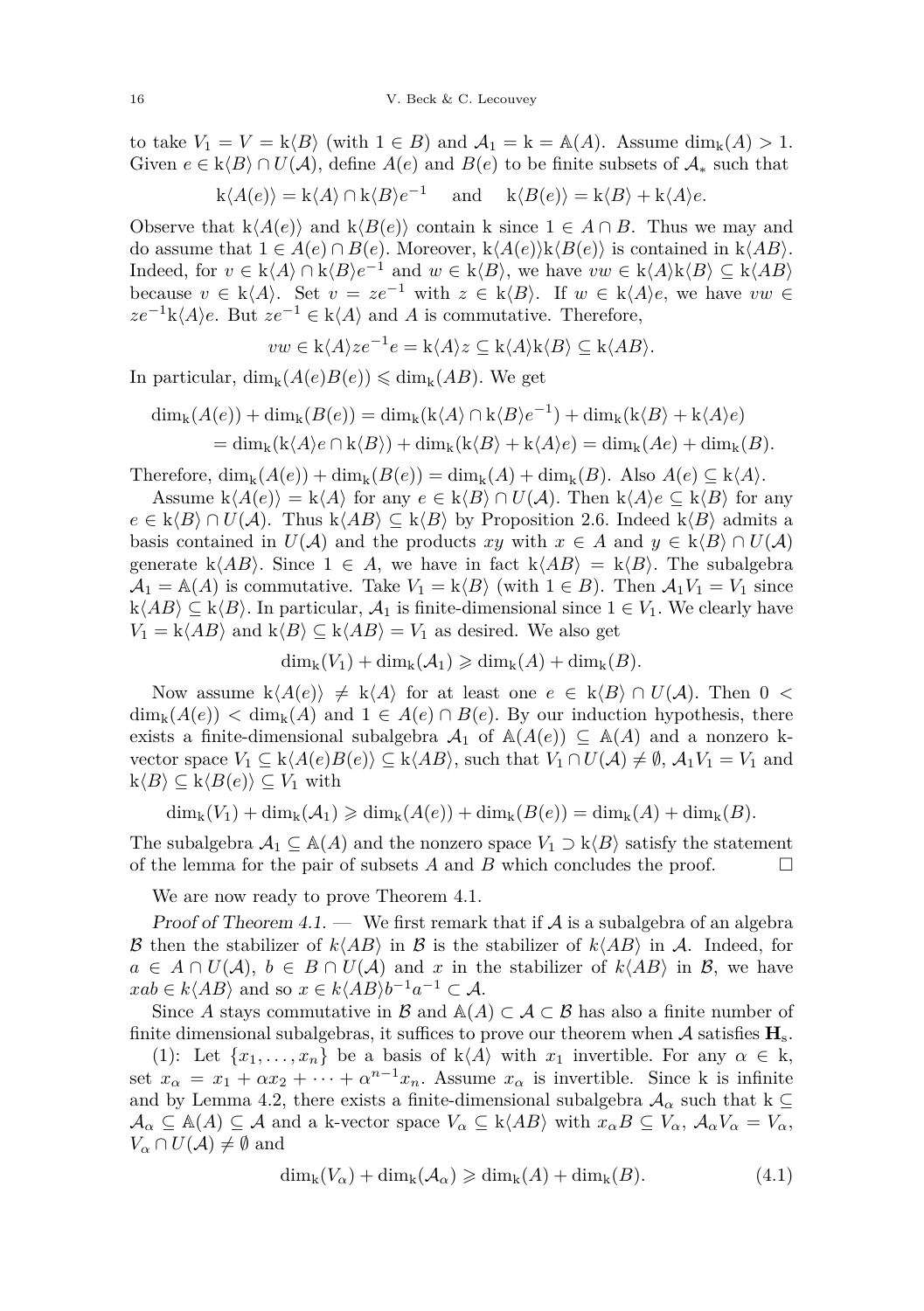Since  $\mathcal{A}_{\alpha} \subseteq \mathbb{A}(A)$  and  $\mathbb{A}(A)$  is commutative and admits a finite number of finitedimensional subalgebras containing k*,* there should exist by Lemma [2.7,](#page-6-1) *n* distinct scalars  $\alpha_1, \ldots, \alpha_n$  in k such that

$$
\mathcal{A}_{\alpha_1}=\mathcal{A}_{\alpha_2}=\cdots=\mathcal{A}_{\alpha_n}=\mathcal{B}
$$

and  $x_{\alpha_1}, \ldots, x_{\alpha_n}$  form a basis of invertible elements of  $k\langle A \rangle$  over k. We thus have  $k\langle AB\rangle = \sum_{i=1}^n x_{\alpha_i} k\langle B\rangle \subseteq \sum_{i=1}^n V_{\alpha_i}$  since  $x_{\alpha_i} k\langle B\rangle \subseteq V_{\alpha_i}$  for any  $i = 1, ..., n$ . On the other hand,  $V_{\alpha_i} \subseteq k \langle AB \rangle$  for any  $i = 1, \ldots, n$ . Hence  $k \langle AB \rangle = \sum_{i=1}^n V_{\alpha_i}$  and

$$
\mathcal{B}k\langle AB\rangle = \mathcal{B}\sum_{i=1}^n V_{\alpha_i} = \sum_{i=1}^n \mathcal{A}_{\alpha_i}V_{\alpha_i} = \sum_{i=1}^n V_{\alpha_i} = k\langle AB\rangle.
$$

So  $\mathcal{B} \subset \mathcal{H}$ . Moreover, since  $V_{\alpha_1} \subset k\langle AB \rangle$ , we get

$$
\dim_{k}(AB) + \dim_{k}(\mathcal{H}) \geqslant \dim_{k}(AB) + \dim_{k}(\mathcal{B}) \geqslant \dim_{k}(V_{\alpha_{1}}) + \dim_{k}(\mathcal{A}_{\alpha_{1}})
$$

Hence by [\(4.1\)](#page-14-0) we obtain  $\dim_k(AB) + \dim_k(\mathcal{H}) \geqslant \dim_k(A) + \dim_k(B)$ .

(2): The space  $\langle \mathcal{H}A \rangle$  contains A and is finite-dimensional because both  $\mathcal{H}$  and  $k\langle AB\rangle$  are. Similarly,  $\langle HB\rangle$  contains *B* and is finite-dimensional. Let *A'* and *B'* be finite sets such that  $\langle HA \rangle = \langle A' \rangle$ ,  $\langle HB \rangle = \langle B' \rangle$ ,  $A \subset A'$  and  $B \subset B'$ . Observe first that

$$
\langle A'B' \rangle = \langle \mathcal{H}A \mathcal{H}B \rangle = \langle \mathcal{H}AB \rangle = \langle AB \rangle
$$

for A is commutative and  $\langle HAB \rangle = \langle AB \rangle$ . We then get Assertion 2 by applying Assertion 1 to  $A'$  and  $B'$ . .

<span id="page-15-0"></span>COROLLARY 4.3. — Let A be a commutative Banach algebra with no nontrivial finite-dimensional subalgebra. Then for any finite subsets *A* and *B* such that k $\langle A \rangle$  ∩  $U(A) \neq \emptyset$  and k $\langle B \rangle$  ∩  $U(A) \neq \emptyset$ , we have

$$
\dim_{k}(AB) \geqslant \dim_{k}(A) + \dim_{k}(B) - 1.
$$

Example 4.4. — The previous corollary applies in particular to the Banach algebra  $A = C_0(I)$  where *I* is any compact interval in R (or more generally *I* is a compact and connected set) and  $C_0(I)$  is the set of continuous functions  $f: I \to \mathbb{R}$ .

Remark 4.5. — Assume *A* and *B* as in Theorem [4.1](#page-13-0) and  $\dim_k(A) + \dim_k(B)$  $\dim_{\mathbf{k}}(\mathcal{A})$ . Then, for any invertible  $x \in \mathcal{A}$ , we get

$$
\dim_{\mathbf{k}}(\mathbf{k}\langle AB\rangle \cap \mathcal{H}x)>0.
$$

If H is a field (which is the case when A is a field), this shows that  $x \in k\langle AB \rangle$ and we have in this case  $k\langle AB \rangle = \mathcal{A}$ . In the general case,  $\mathcal{H}$  is not a field and we can have  $k\langle AB \rangle \subsetneq A$ . For example, consider  $A = k^n$  with  $n \geq 3$  and  $A = B$  the subalgebra of vectors whose last two coordinates are equal. In this case, we have  $AB = A = B$ .

With Theorem [4.1](#page-13-0) in hand, one can prove the following generalization to arbitrary finite Minkowski products. The proof is similar to that of Theorem 2.7 in [\[11\]](#page-24-10) so we omit it.

<span id="page-15-1"></span>THEOREM  $4.6.$  — Assume A is a commutative finite-dimensional algebra, a commutative subalgebra of a Banach algebra or a subalgebra of a product of field extensions over k. Assume  $A$  contains only a finite number of finite-dimensional subalgebras. Consider a collection of finite subsets  $A_1, \ldots, A_n$  of  $\mathcal{A}^*$  such that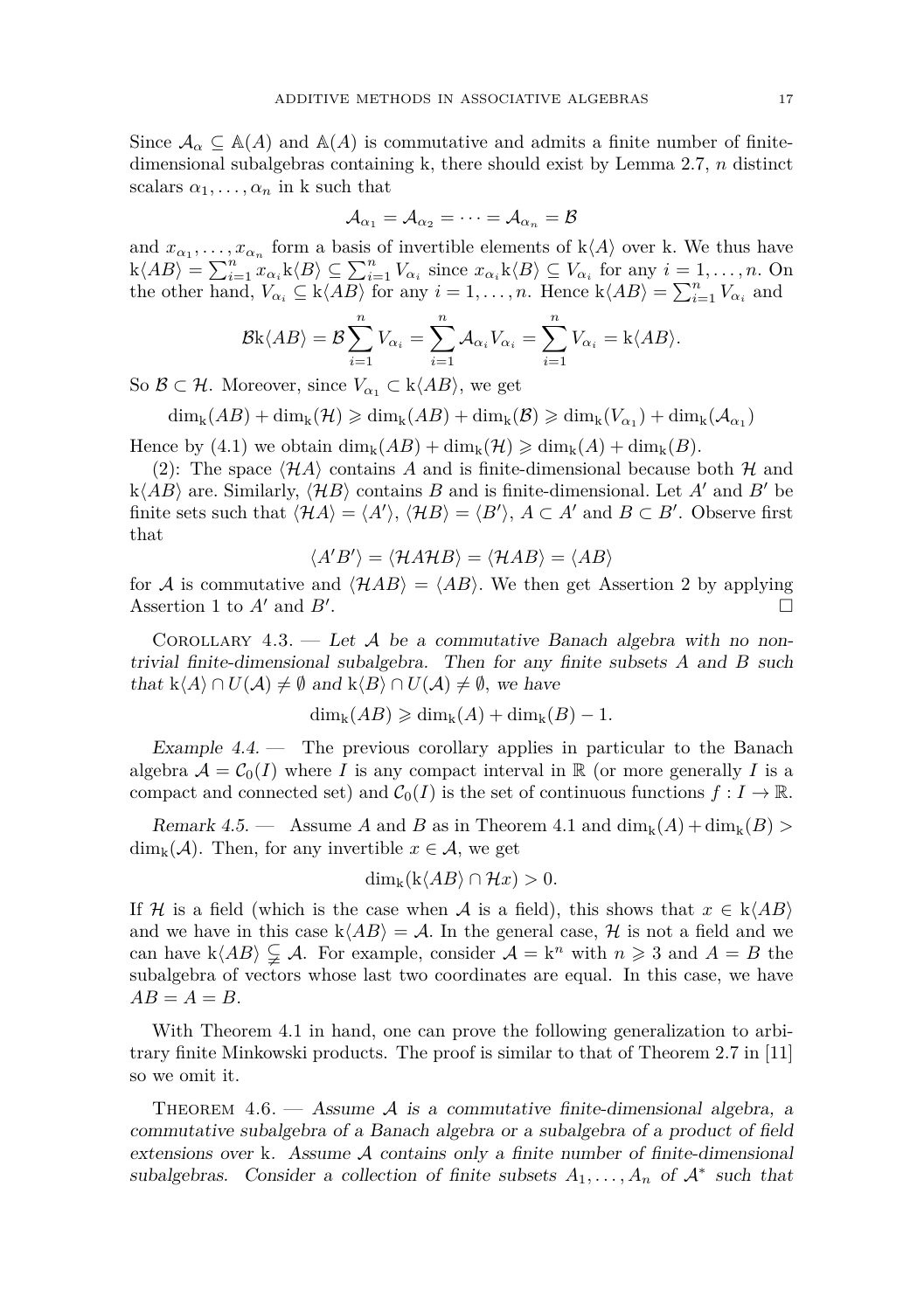$k\langle A_i \rangle \cap U(\mathcal{A}) \neq \emptyset$  for any  $i = 1, \ldots, n$ . Set  $\mathcal{H} := \mathcal{H}(A_1 \cdots A_n)$ . The following statements hold and are equivalent:

- (1) dim<sub>k</sub>( $A_1 \cdots A_n$ ) ≥  $\sum_{i=1}^n \dim_k(A_i \mathcal{H}) (n-1) \dim_k(\mathcal{H}),$
- $(2)$  dim<sub>k</sub> $(A_1 \cdots A_n) \geqslant \sum_{i=1}^{n-1} \dim_k(A_i) (n-1) \dim_k(\mathcal{H}),$
- (3) any one of the above two statements in the case  $n = 2$ .

Remark 4.7. — In [\[8\]](#page-24-8), Hou shows that in the context of non-separable exten-sion of fields, a counterexample to Theorem [4.1](#page-13-0) could only arise with dim  $A \geq 6$ . Following the proof given in [\[8\]](#page-24-8), we are able to show that if dim  $A \leq 4$ , then no hypotheses on  $\mathbb{A}(A)$  other than commutativity is needed to get Theorem [4.1.](#page-13-0)

Otherwise, in their article [\[1\]](#page-24-14), Bachoc, Serra and Zémor show that in Theorem [1.2](#page-2-1) the separability hypothesis is unnecessary.

4.2. **Remarks on Olson type Theorem.** It is known that Kneser's theorem does not hold for non-abelian group. In [\[14\]](#page-24-3), Olson gave a weaker version of Kneser's theorem for arbitrary groups. This Olson theorem admits a natural linearization for division rings [\[4\]](#page-24-9). It is tempting to look for a possible analogue in our algebra context. In fact, by using the Kemperman linear transform defined in [\[4\]](#page-24-9) and arguments close to those we have used to establish Theorem [4.1](#page-13-0) one can prove the following analogue of Olson's theorem where neither a hypothesis on the commutativity of A nor one on the number of its finite-dimensional subalgebras is required.

THEOREM 4.8. — Let A be a unital associative algebra over k satisfying  $H_s$ . Consider two finite-dimensional k-vector spaces *V* and *W* in A such that  $V \cap U(A) \neq$  $\emptyset$  and  $W \cap U(\mathcal{A}) \neq \emptyset$ . Then one of the two following assertions holds

- (1) There exists a k-vector subspace *N* of  $k\langle VW \rangle$  such that
	- $N \cap U(A) = \emptyset$ ,
	- dim<sub>k</sub>  $k\langle VW \rangle \geqslant \dim_k V + \dim_k W \dim_k(N)$ .
- (2) There exist a k-vector subspace *S* of  $k\langle VW \rangle$  and a subalgebra H of A such that
	- $S \cap U(A) \neq \emptyset$ ,
	- k ⊂ H ⊂ A*,*
	- dim<sub>k</sub>  $k\langle VW \rangle \geqslant \dim_k S \geqslant \dim_k V + \dim_k W \dim_k \mathcal{H}$ ,
	- $\mathcal{H}S = S$  or  $S\mathcal{H} = S$ .

Assertion 2 looks indeed like a natural analogue of Olson's theorem for algebras. Also, when A is a division ring, we must have  $N = \{0\}$  in assertion 1. This is unfortunately not the case in general. Moreover, for an algebra  $A$ , one can have few constraints on the dimensions of the subspaces *N* such that  $N \cap U(\mathcal{A}) = \emptyset$ . This is notably the case of the matrix algebra  $M_n(\mathbb{C})$  which admits subspaces N of any dimension less than  $n^2 - n$  containing no invertible matrices or the Banach algebra of continuous functions from  $[0,1]$  to R. So it eventually appears that this Olson type theorem for algebras yields only little information on the dimension of the space products  $k\langle VW \rangle$ .

Now, if we assume that *V* is commutative, we obtain immediately the following corollary of Lemma [4.2.](#page-13-1)

<span id="page-16-0"></span>COROLLARY 4.9. — Assume A satisfies  $H_s^1$  and let *V*, *W* be finite-dimensional k-vector spaces in A such that *V* is commutative,  $V \cap U(\mathcal{A}) \neq \emptyset$  and  $W \cap U(\mathcal{A}) \neq \emptyset$ 

<sup>&</sup>lt;sup>1</sup>Observe that there is no hypothesis on the number of subalgebras of  $A$  here.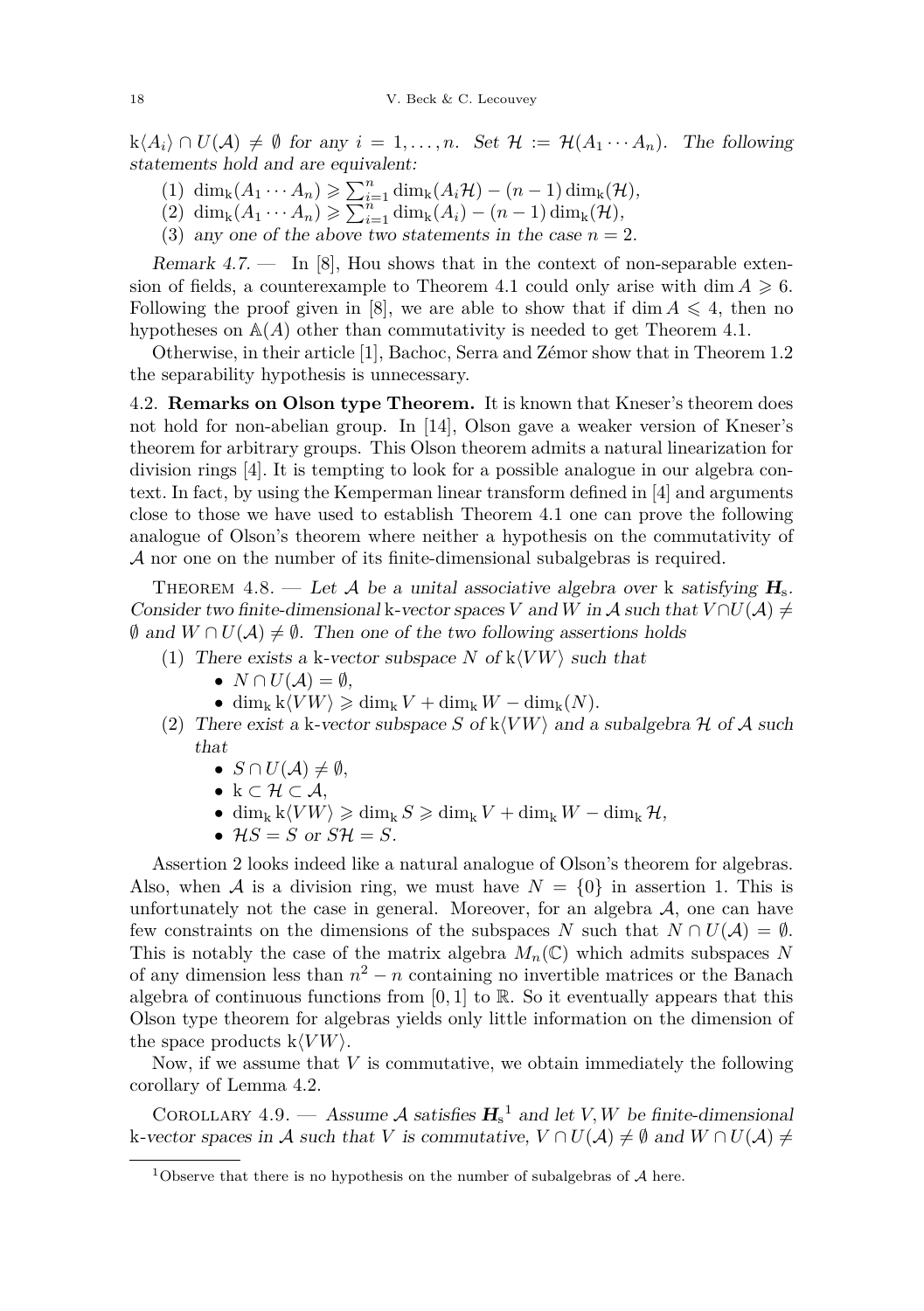$\emptyset$ . Then there exist a k-vector subspace *S* of k $\langle VW \rangle$  and a finite-dimensional subalgebra  $H$  of  $A$  such that

- $S \cap U(\mathcal{A}) \neq \emptyset$ ,
- k ⊂ H ⊂ A*,*
- dim<sub>k</sub>  $k\langle VW \rangle \geqslant \dim_k S \geqslant \dim_k V + \dim_k W \dim_k \mathcal{H}$ ,
- $\mathcal{H}S = S$ .

Proof. — Choose  $a \in V \cap U(\mathcal{A})$ . By Lemma [4.2,](#page-13-1) there exists a (commutative) finite-dimensional subalgebra H of A such that  $k \subseteq H \subseteq A(A)$  and a vector space *S* contained in  $k\langle VW \rangle$  such that  $S \cap U(\mathcal{A}) \neq \emptyset$ ,  $\mathcal{H}S = S$  and

$$
\dim_{k}(S) + \dim_{k}(\mathcal{H}) \geq \dim_{k}(V) + \dim_{k}(W).
$$

#### 5. Hamidoune and Tao type results

<span id="page-17-0"></span>In this section, we assume  $\mathcal A$  satisfies  $\mathbf H_s$  so that every subspace of  $\mathcal A$  containing an invertible element admits a basis of invertible elements (Proposition [2.6\)](#page-6-0).

5.1. **Linear Hamidoune connectivity.** The notion of connectivity for a subset *S* of a group *G* was developed by Hamidoune in [\[7\]](#page-24-15). As suggested by Tao in [\[17\]](#page-24-4), it is interesting to generalize Hamidoune's definition by introducing an additional parameter  $\lambda$ . The purpose of this subsection is to adapt this notion of connectivity to our algebra context. Assume *V* is a finite-dimensional fixed k-subspace of A such that  $V \cap U(\mathcal{A}) \neq \emptyset$  and  $\lambda$  is a real parameter. For any finite-dimensional k-subspace *W* of  $A$ , we define

$$
c(W) := \dim_{k}(k\langle WV \rangle) - \lambda \dim_{k}(W). \tag{5.1}
$$

For any  $x \in U(\mathcal{A})$ , we have immediately that  $c(xW) = c(W)$ .

LEMMA 5.1. — For any finite-dimensional subspaces  $W_1, W_2$  and  $V$  of  $A$ , we have

$$
c(W_1 + W_2) + c(W_1 \cap W_2) \leqslant c(W_1) + c(W_2).
$$

Proof. — We have

<span id="page-17-1"></span>
$$
\dim_{k}(W_{1} + W_{2}) + \dim_{k}(W_{1} \cap W_{2}) = \dim_{k}(W_{1}) + \dim_{k}(W_{2})
$$
\n(5.2)

and

$$
\dim_{k}(k \langle W_{1} V\rangle + k \langle W_{2} V\rangle) + \dim_{k}(k \langle W_{1} V\rangle \cap k \langle W_{2} V\rangle) = \dim_{k}(W_{1} V) + \dim_{k}(W_{2} V).
$$

Observe that

$$
k\langle (W_1 + W_2) \cdot V \rangle = k\langle W_1 V \rangle + k\langle W_2 V \rangle
$$

and

$$
k\langle (W_1 \cap W_2) \cdot V \rangle \subseteq k\langle W_1 V \rangle \cap k\langle W_2 V \rangle.
$$

This gives

<span id="page-17-2"></span> $\dim_k(k\langle W_1+W_2)\cdot V\rangle)+\dim_k(k\langle W_1\cap W_2)\cdot V\rangle)\leq \dim_k(k\langle W_1V\rangle)+\dim_k(k\langle W_2V\rangle).$ (5.3) We then obtain the desired equality by subtracting  $\lambda$  copies of [\(5.2\)](#page-17-1) from [\(5.3\)](#page-17-2).  $\Box$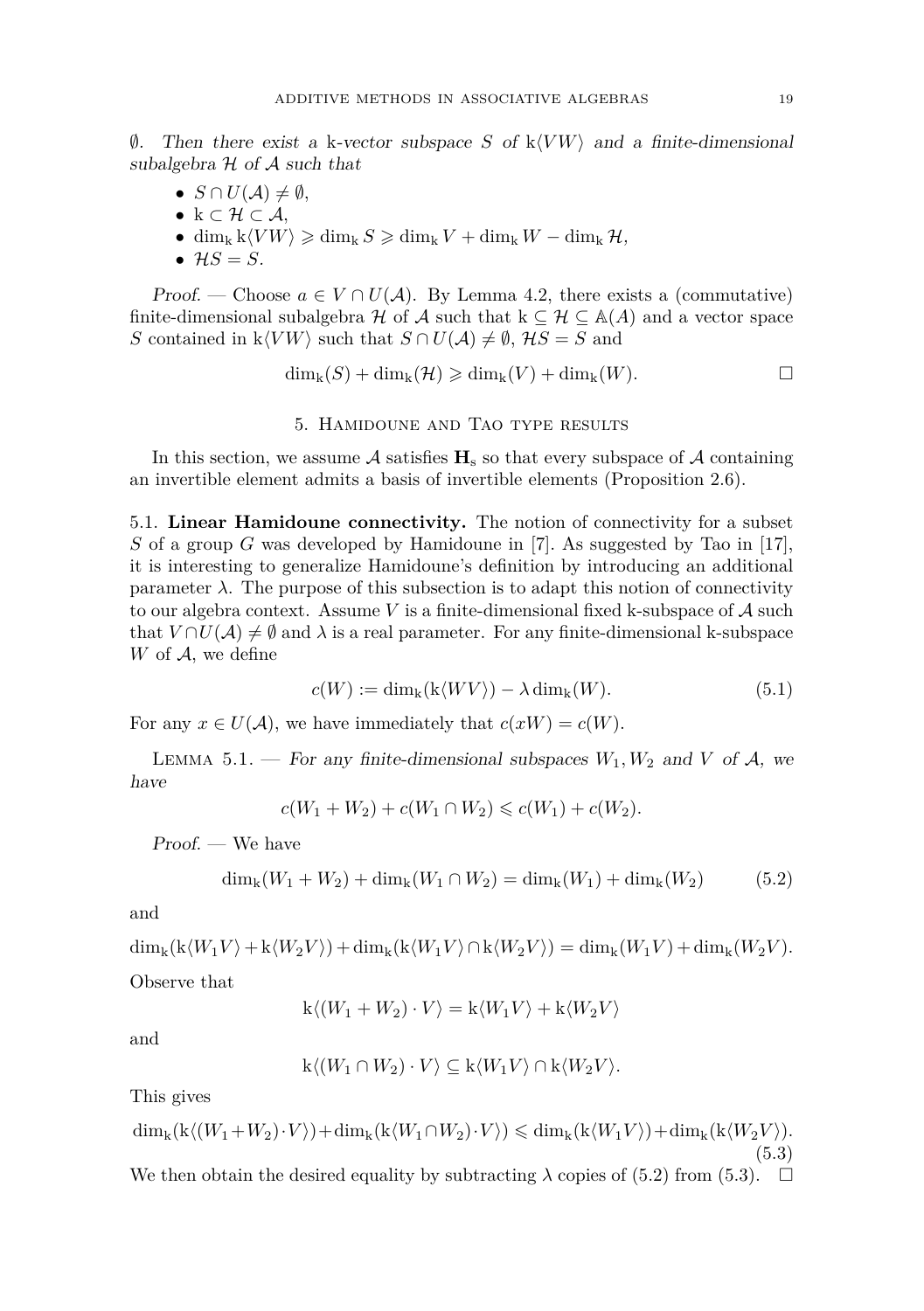Similarly to [\[7\]](#page-24-15), we define the connectivity  $\kappa = \kappa(V)$  as the infimum of  $c(W)$ over all finite-dimensional k-subspaces of A such that  $W \cap U(\mathcal{A}) \neq \emptyset$ . A fragment of *V* is a finite-dimensional k-subspace of A which attains the infimum *κ*. An atom of *V* is a fragment of minimal dimension. Since  $c(xW) = c(W)$  for any  $x \in U(\mathcal{A}),$ any left translate by an invertible of a fragment is a fragment and any left translate of an atom is an atom. Since  $\dim_k(WV) \geq \dim_k(W)$  (because  $V \cap U(\mathcal{A}) \neq \emptyset$ ), we have

<span id="page-18-0"></span>
$$
c(W) \geqslant (1 - \lambda) \dim_{k}(W). \tag{5.4}
$$

We observe that when  $\lambda < 1$ ,  $c(W)$  is always positive and takes a discrete set of values. Therefore, when  $\lambda \leq 1$ , there exists at least one fragment and at least one atom. In the remainder of this paragraph we will assume that  $0 < \lambda \leq 1$ . Let  $W_1$ and  $W_2$  be two fragments such that  $W_1 \cap W_2$  intersects  $U(\mathcal{A})$ . By the previous lemma, we derive

$$
c(W_1 + W_2) + c(W_1 \cap W_2) \leq c(W_1) + c(W_2) = 2\kappa.
$$

Since  $W_1 + W_2$  and  $W_1 \cap W_2$  are finite-dimensional and intersect  $U(\mathcal{A})$ , we must  $h$ ave  $c(W_1 + W_2) \geq \kappa$  and  $c(W_1 \cap W_2) \geq \kappa$ . Hence  $c(W_1 + W_2) = c(W_1 \cap W_2) = \kappa$ . This means that  $W_1 + W_2$  and  $W_1 \cap W_2$  are also fragments. If we assume now that *W*<sub>1</sub> and *W*<sub>2</sub> are atoms such that  $W_1 \cap W_2$  intersects  $U(\mathcal{A})$ , we obtain that  $W_1 = W_2$ .

<span id="page-18-1"></span>PROPOSITION 5.2. — Assume A satisfies  $H_s$  and *V* is a finite-dimensional fixed k-subspace of A such that  $V \cap U(\mathcal{A}) \neq \emptyset$ .

- (1) There exists a unique atom  $\mathcal{H}_{\lambda}$  containing 1 for *V*.
- (2) This atom is a subalgebra of A containing  $\mathcal{H}_l(V)$ .
- (3) Moreover the atoms of *V* which intersect  $U(\mathcal{A})$  are the right  $\mathcal{H}_{\lambda}$ -modules  $x\mathcal{H}_{\lambda}$  where *x* runs over  $U(\mathcal{A})$ .
- (4) For any finite-dimensional k-subspace *W* satisfying  $W \cap U(\mathcal{A}) \neq \emptyset$ , we have

$$
\dim_{k}(k\langle WV\rangle) \geq \lambda \dim_{k}(W) + \dim_{k}(V) - \lambda \dim_{k}(\mathcal{H}_{\lambda}).
$$

Proof. — Since there exists at least one atom and the left translate of any atom by any invertible is an atom, there exists one atom  $H$  containing 1. Now, this atom must be unique. Indeed, if  $\mathcal{H}'$  is another atom containing 1, we have that  $\mathcal{H} \cap \mathcal{H}'$  intersects  $U(\mathcal{A})$ . Hence, by the previous arguments  $\mathcal{H} = \mathcal{H}'$ . Now, for any  $h \in \mathcal{H} \cap U(\mathcal{A})$ , we have that  $\mathcal{H} \cap h^{-1}\mathcal{H}$  contains 1. Since both  $\mathcal{H}$  and  $h^{-1}\mathcal{H}$  are atoms, we must have  $h^{-1}H = H$  and  $H = hH$ . So H is stable under multiplication by any invertible of  $H$ . By Proposition [2.6,](#page-6-0)  $H$  is then stable by multiplication. We then deduce that H is a subalgebra of A by Lemma [2.1.](#page-4-0) Moreover, if  $x \in H_l(V)$  and  $x \notin \mathcal{H}$ , then  $(\mathcal{H} + kx)V = \mathcal{H}V$  and so  $c(\mathcal{H} + kx) < c(\mathcal{H})$  since  $\lambda > 0$  contradicting the definition of an atom. Finally, given any atom *W* of *V* intersecting  $U(\mathcal{A})$ , we must have  $w^{-1}W = H$  for any  $w \in W \cap U(A)$  since H is the unique atom containing 1 and  $w^{-1}$ H is an atom containing 1.

Let us now prove (4). By definition of  $\kappa$ , we have  $\kappa = c(\mathcal{H}_{\lambda}) \leqslant c(W)$ . This gives

$$
\dim_{k}(k\langle\mathcal{H}_{\lambda}V\rangle) - \lambda \dim_{k}(\mathcal{H}_{\lambda}) \leqslant \dim_{k}(k\langle WV\rangle) - \lambda \dim_{k}(W).
$$

We thus get

$$
\dim_{k}(k\langle WV\rangle) \geq \lambda \dim_{k}(W) + \dim_{k}(\mathcal{H}_{\lambda}V) - \lambda \dim_{k}(\mathcal{H}_{\lambda}),
$$
  
and then 
$$
\dim_{k}(k\langle WV\rangle) \geq \lambda \dim_{k}(W) + \dim_{k}(V) - \lambda \dim_{k}(\mathcal{H}_{\lambda}).
$$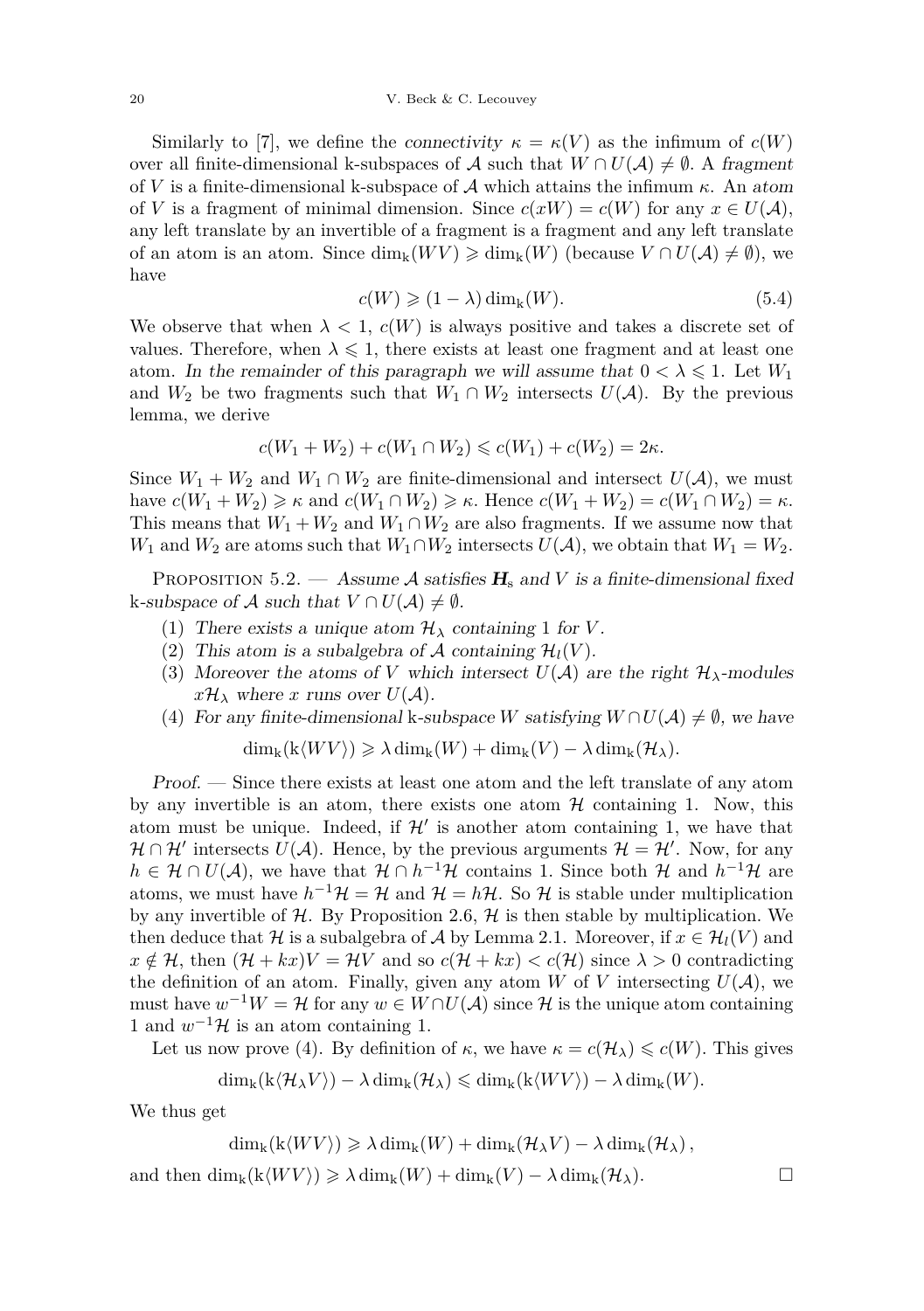Remarks 5.3. —

 $(1)$  Assume A has no non-trivial finite-dimensional subalgebra. Then we must have  $\mathcal{H}_{\lambda} = k$  for any  $\lambda \leq 1$ . So we obtain

 $\dim_k(k\langle WV\rangle) \geq \lambda(\dim_k(W) - 1) + \dim_k(V)$  for any  $\lambda \leq 1$ .

In particular, for  $\lambda = 1$ , this gives

$$
\dim_k(k\langle WV\rangle) \geq \dim_k(W) + \dim_k(V) - 1
$$

which generalizes Corollary [4.3.](#page-15-0)

- (2) If *V* and *W* are such that  $\dim_k(k\langle WV\rangle) < \dim_k(W) + \dim_k(V) 1$ , then the unique atom  $\mathcal{H}_1$  for *V* containing 1 is a subalgebra of  $\mathcal A$  of dimension at least 2.
- (3) Contrary to Theorem [4.1](#page-13-0) where the lower bound makes appear the stabilizer of k $\langle WV \rangle$ , the subalgebra  $\mathcal{H}_{\lambda}$  in the previous corollary only depends on  $\lambda$ and *V* and is the same for each subspace *W*.

5.2. **Tao's theorem for algebras.** We say that  $V = k \langle A \rangle$ , where A is a finite subset of A, is a space of small doubling, when  $\dim_k(A^2) = O(\dim_k(A))$ . Simplest examples of spaces of small doubling are the spaces  $V = k \langle A \rangle$  containing 1 and such that  $\dim_k(A^2) = \dim_k(A)$ . Then by Lemma [2.1,](#page-4-0) *V* is a subalgebra containing k. In general, a space of small doubling  $k\langle A \rangle$  is not a subalgebra and neither a left nor right H-module for a subalgebra  $k \subseteq H \subseteq A$ . The following theorem, which is a linear version of Theorem 1.2 in [\[17\]](#page-24-4), permits to study the spaces of small doubling in an algebra A satisfying **H**s.

<span id="page-19-1"></span>THEOREM 5.4. — Consider finite-dimensional k-subspaces *V* and *W* of  $A$  (satisfying  $H_s$ ) intersecting  $U(\mathcal{A})$  such that  $\dim_k(W) \geqslant \dim_k(V)$  and  $\dim_k(k\langle WV \rangle) \leqslant$  $(2 - \varepsilon)$  dim<sub>k</sub> $(V)$  for some real  $\varepsilon$  such that  $0 < \varepsilon < 2$ . Then, there exists a finitedimensional subalgebra  $H$  such that  $\dim_k(H) \leq (\frac{2}{\varepsilon} - 1) \dim_k(V)$ , and *V* is contained in the left  $\mathcal{H}\text{-module } \mathcal{H}V$  with  $\dim_k(\mathcal{H}V) \leqslant (\frac{2}{\varepsilon} - 1) \dim_k(\mathcal{H})$ .

*Proof.* — We apply linear Hamidoune connectivity with  $\lambda = 1 - \frac{\varepsilon}{2}$ . We have by [\(5.4\)](#page-18-0)  $c(S) \geq \frac{\varepsilon}{2} \dim_{\mathbf{k}}(S)$  for any k-subspace *S*. This can be rewritten as

<span id="page-19-0"></span>
$$
\dim_{k}(S) \leqslant \frac{2}{\varepsilon}c(S). \tag{5.5}
$$

We also get

$$
c(W):=\dim_{\mathbf{k}}(\mathbf{k}\langle WV\rangle)-(1-\frac{\varepsilon}{2})\dim_{\mathbf{k}}(W)\leqslant (2-\varepsilon)\dim_{\mathbf{k}}(V)-(1-\frac{\varepsilon}{2})\dim_{\mathbf{k}}(V)
$$

since  $\dim_k(WV) \leqslant (2 - \varepsilon) \dim_k(V)$  and  $\dim_k(W) \geqslant \dim_k(V)$ . We then get the inequality  $c(W) \leqslant (1-\frac{\varepsilon}{2}) \dim_{\mathbf{k}}(V)$ . By Proposition [5.2,](#page-18-1) the unique atom containing 1 is a subalgebra  $H$ . By definition of an atom, we should have

$$
\kappa = c(\mathcal{H}) \leqslant c(W) \leqslant (1 - \frac{\varepsilon}{2}) \dim_{\mathbf{k}}(V).
$$

We therefore obtain, by using [\(5.5\)](#page-19-0) with  $S = H$ , that

$$
\dim_{k}(\mathcal{H}) \leqslant \frac{2}{\varepsilon}c(\mathcal{H}) \leqslant \frac{2}{\varepsilon}c(W) \leqslant (\frac{2}{\varepsilon}-1)\dim_{k}(V).
$$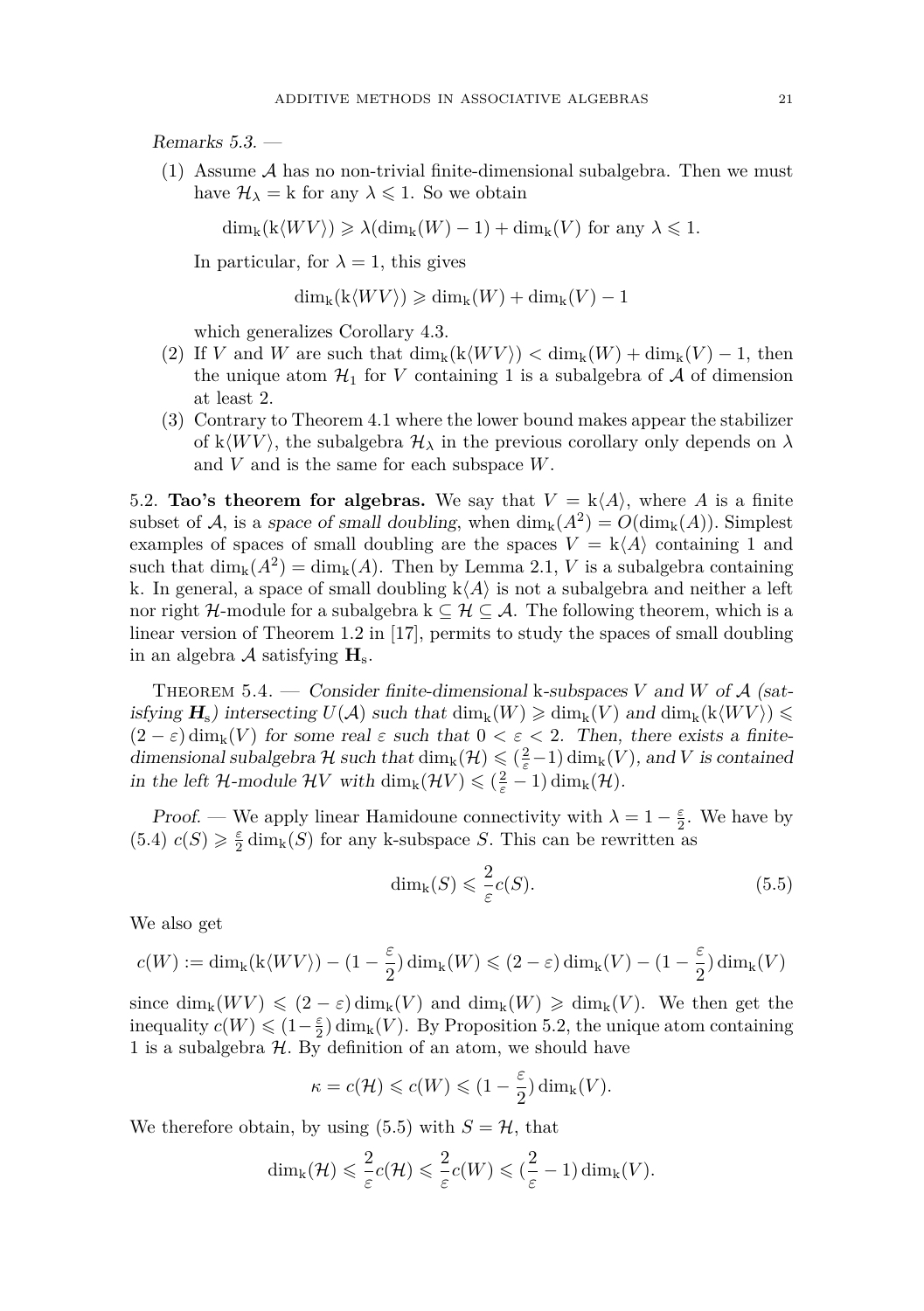By using that  $c(\mathcal{H}) = \dim_k(\mathcal{H}V) - (1 - \frac{\varepsilon}{2})\dim_k(\mathcal{H})$  and the previous inequality  $c(\mathcal{H}) \leqslant (1 - \frac{\varepsilon}{2}) \dim_{\mathbf{k}}(V)$ , we get

<span id="page-20-0"></span>
$$
\dim_{k}(\mathcal{H}V) \leqslant (1 - \frac{\varepsilon}{2}) \dim_{k}(V) + (1 - \frac{\varepsilon}{2}) \dim_{k}(\mathcal{H}). \tag{5.6}
$$

We can also bound  $\dim_k(V)$  by  $\dim_k(\mathcal{H}V)$  in [\(5.6\)](#page-20-0). This yields

$$
\dim_{k}(\mathcal{H}V)\leqslant(\frac{2}{\varepsilon}-1)\dim_{k}(\mathcal{H}).
$$

Remarks 5.5. —

(1) When  $\dim_k(V^2) \leqslant (2-\varepsilon) \dim_k(V)$ , we can apply Theorem [5.4](#page-19-1) with  $V = W$ and obtain that  $V \subset \mathcal{H}V$  with

$$
\dim_{k}(\mathcal{H}) \leqslant (\frac{2}{\varepsilon} - 1) \dim_{k}(V) \quad \text{ and } \quad \dim_{k}(\mathcal{H}V) \leqslant (\frac{2}{\varepsilon} - 1) \dim_{k}(\mathcal{H}).
$$

(2) When  $\dim_k(V^2) \leqslant (2 - \varepsilon) \dim_k(V)$  and the algebra A has no non-trivial finite-dimensional subalgebra, we have  $\mathcal{H} = k$ . So

$$
\frac{1}{\frac{2}{\varepsilon}-1} \leqslant \dim_{k}(V) \leqslant \frac{2}{\varepsilon}-1.
$$

#### 6. Group setting

6.1. **Recovering results in the group setting.** The aim of this paragraph is to explain how Theorem [4.1](#page-13-0) permits to recover Diderrich's theorem for groups. The proof goes through three steps. First we turn the group  $\mathbb G$  into the group algebra k[ $\mathbb{G}$ ]. Second, we link the stabilizer in  $\mathbb{G}$  of the subset A with the stabilizer in k[ $\mathbb{G}$ ] of the subspace  $k\langle A \rangle$ . Third we choose a convenient field (the field  $\mathbb C$  of complex numbers) so that the subalgebra generated by  $k\langle A \rangle$  has only a finite number of subalgebras.

Let us now detail these ideas. First, the group algebra  $k[\mathbb{G}]$  is the k-vector space with basis  $\{e_g \mid g \in \mathbb{G}\}\$  and multiplication defined by  $e_g \cdot e_{g'} = e_{gg'}$  for any  $g, g'$ in G. Given any non-empty set A in G, we define its associated set in  $k[G]$  as  $A = \{e_a \mid a \in A\}$ . It is clear that *A* is a commutative set in G if and only if *A* is a commutative set in  $k[\mathbb{G}]$ . In that case, the subalgebra  $\mathbb{A}(\overline{A})$  is a finite-dimensional commutative algebra isomorphic to  $k[\mathbb{G}(A)]$  the group algebra of the subgroup  $\mathbb{G}(A)$ of G generated by the elements of *A*. Moreover, write

$$
H = \{ h \in \mathbb{G} \mid hA = A \} \quad \text{and} \quad \mathcal{H}_l = \{ x \in k[\mathbb{G}] \mid x\overline{A} \subset k\langle \overline{A} \rangle \}
$$

for the left stabilizer of *A* in  $\mathbb{G}$  and the left stabilizer of  $k\langle\overline{A}\rangle$  in  $k\mathbb{G}$ , respectively.

<span id="page-20-1"></span>LEMMA 6.1. — We have  $\mathcal{H}_l = k\langle \overline{H} \rangle = k[H]$  that is,  $\mathcal{H}_l$  is the group algebra of the group *H*.

*Proof.* — The inclusion  $\mathcal{H}_l \supset k\langle \overline{H} \rangle$  is immediate. For the converse, observe first that for any  $g \notin H$ , there exists  $a_g$  in *A* such that  $ga_g \notin A$ . Consider  $x = \sum_{g \in G} \lambda_g e_g$ in  $\mathcal{H}_l$  (where the coefficients  $\lambda_g$  are all but a finite number equal to zero when  $\mathbb G$ is infinite). Since  $\mathcal{H}_l \supset k\langle H \rangle$ , we may assume that  $\lambda_g = 0$  for all  $g \in H$  and write  $x = \sum_{g \notin H} \lambda_g e_g$ . Our aim is to show that  $\lambda_g = 0$  for all  $g \notin H$ . For such a *g*, there exists  $a \in A$  such that  $ga \notin A$ . Moreover, since  $x \in \mathcal{H}_l$  and  $a \in A$ , we have  $xe_a \in k[A]$ . Finally, we get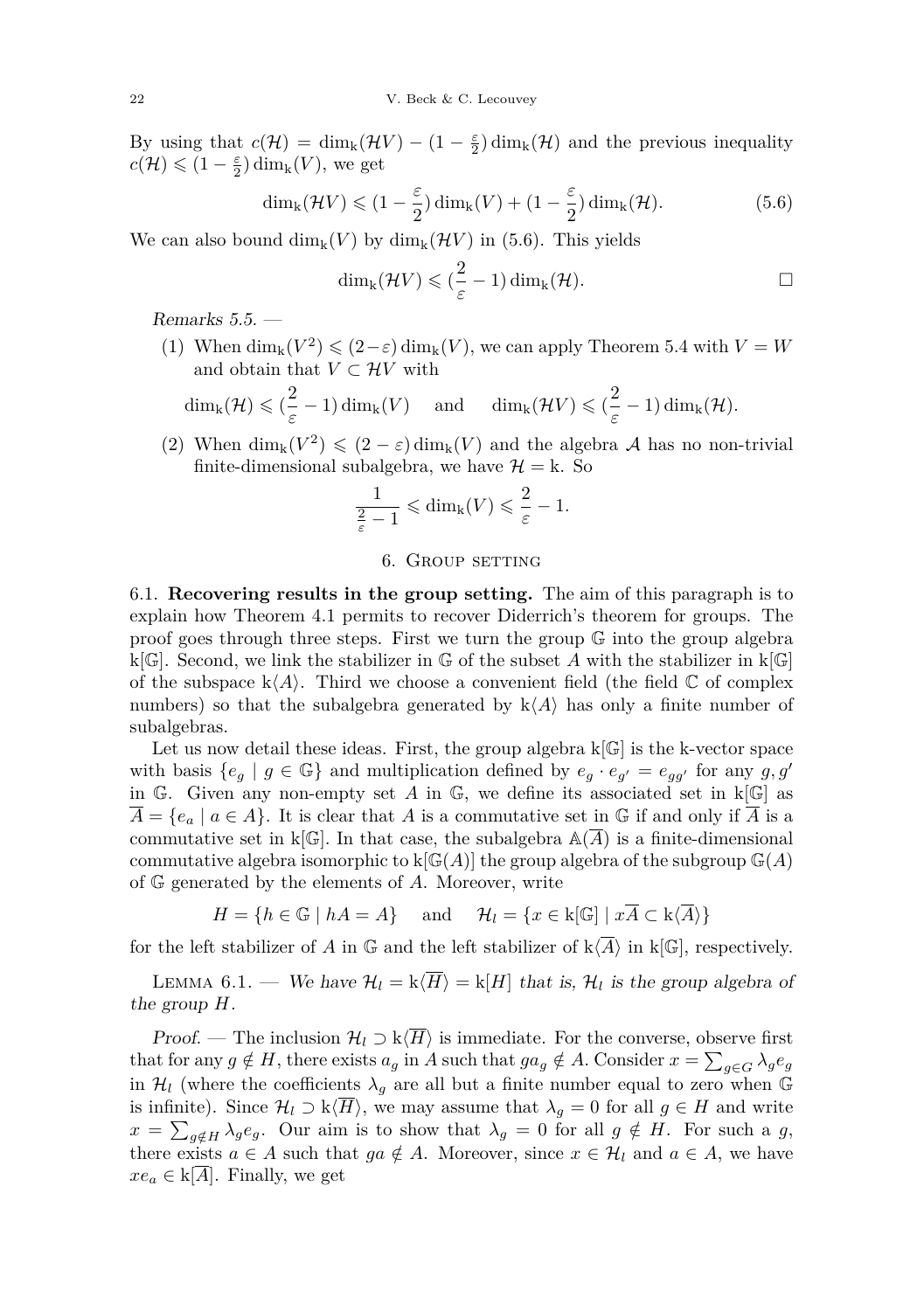$$
\sum_{g' \in A} \mu_{g'} e_{g'} = x e_a = \sum_{g' \notin H} \lambda_{g'} e_{g'} e_a = \sum_{g' \notin H} \lambda_{g'} e_{g'a}.
$$

Since the family  ${e_{g'}}, g' \in \mathbb{G}$  is a basis for k[ $\mathbb{G}$ ], we get  $\lambda_g = 0$  by comparing the coefficient of *ega* in the left and right hand side of the previous equality.

To obtain Diderrich's theorem for groups from Theorem [4.1](#page-13-0) and Lemma [6.1,](#page-20-1) we have to find a field such that  $\mathbb{A}(\overline{A}) = k[\mathbb{G}(A)]$  admits a finite number of subalgebras containing 1 and  $k[\mathbb{G}]$  verifies  $H_s$ . These two points rely on the following two lemmas.

<span id="page-21-1"></span>LEMMA  $6.2.$  — Let  $\mathbb{G}$  be a finitely generated commutative group. Then

$$
\mathbb{C}[\mathbb{G}] \simeq \mathbb{C}[X_1^{\pm 1}, \dots, X_r^{\pm 1}]^m
$$

is a product of integral algebras and has a finite number of finite dimensional subalgebras.

*Proof.* — This is standard representation theory. We may write  $\mathbb{G} \simeq \mathbb{Z}^r \times \mathbb{G}'$ with  $\mathbb{G}'$  a finite group of order *m*. We then have  $\mathbb{C}[\mathbb{G}] \simeq \mathbb{C}[\mathbb{Z}^r] \otimes \mathbb{C}[\mathbb{G}']$ .

The algebra  $\mathbb{C}[\mathbb{G}']$  is semisimple and therefore isomorphic to a product of  $\ell$  matrix algebras where  $\ell$  is the number of conjugacy classes in  $\mathbb{G}'$ . So  $\ell = |\mathbb{G}'| = m$  since  $\mathbb{G}'$  is commutative. A dimension argument (or commutation argument) shows that all the matrix algebras have to be of dimension 1. Finally  $\mathbb{C}[\mathbb{G}'] \simeq \mathbb{C}^m$ .

Moreover, we have  $\mathbb{C}[\mathbb{Z}^r] \simeq \mathbb{C}[X_1^{\pm 1}, \ldots, X_r^{\pm 1}]$  whose unique finite-dimensional subalgebra is C.

Finally, we obtain  $\mathbb{C}[\mathbb{G}] \simeq \mathbb{C}[X_1^{\pm 1}, \ldots, X_r^{\pm 1}]^m$ . This implies that the finitedimensional subalgebras of C[G] are the subalgebra of C *<sup>m</sup>*. There thus exist only finitely many such subalgebras.

<span id="page-21-0"></span>LEMMA 6.3. — Let  $\mathbb{G}$  be a finitely generated group. Then  $\mathbb{C}[\mathbb{G}]$  can be identified with a subalgebra of a Banach algebra over C.

Proof. — Let us consider on  $\mathbb{C}[\mathbb{G}]$  the norm defined by

$$
\|\sum_{g\in\mathbb{G}}\lambda_g e_g\| = \sum_{g\in\mathbb{G}} |\lambda_g|.
$$

For  $x, y \in \mathbb{C}[\mathbb{G}]$ , we have  $||xy|| \leq ||x|| ||y||$ . The completion of  $\mathbb{C}[\mathbb{G}]$  will then be a Banach algebra.

COROLLARY 6.4 (Diderrich's theorem for groups). — Consider two finite nonempty subsets A and B of a group  $\mathbb{G}$ . Assume that A is commutative. Let  $H :=$  ${g \in G \mid gAB = AB}.$  Then

$$
|AB| \geq |A| + |B| - |H|.
$$

Proof. — Since  $AB$  belongs to the subgroup of  $\mathbb{G}$  generated by the finite sets *A* and *B*, we can assume that *G* is finitely generated. Lemma [6.3](#page-21-0) then shows that  $\mathbb{C}[\mathbb{G}]$  satisfies  $\mathbf{H}_{w}$ . We then apply Theorem [4.1](#page-13-0) to  $\overline{A}$  and  $\overline{B}$  which consist of invertible elements in  $\mathbb{C}[\mathbb{G}]$ . We have  $|A| = \dim_{\mathbb{C}} \overline{A}$ ,  $|B| = \dim_{\mathbb{C}} \overline{B}$  and by Lemma [6.1,](#page-20-1) we have  $|H| = \dim_{\mathbb{C}} \overline{H} = \dim_{\mathbb{C}} \mathcal{H}$  where  $\mathcal{H} = \{x \in \mathbb{C}[G] \mid x\langle \overline{A}\overline{B}\rangle = \langle \overline{A}\overline{B}\rangle\}.$ Since  $\mathbb{C}[\mathbb{G}(A)] = \mathbb{A}[A]$  admits a finite number of finite-dimensional subalgebras by Lemma [6.2,](#page-21-1) we are done.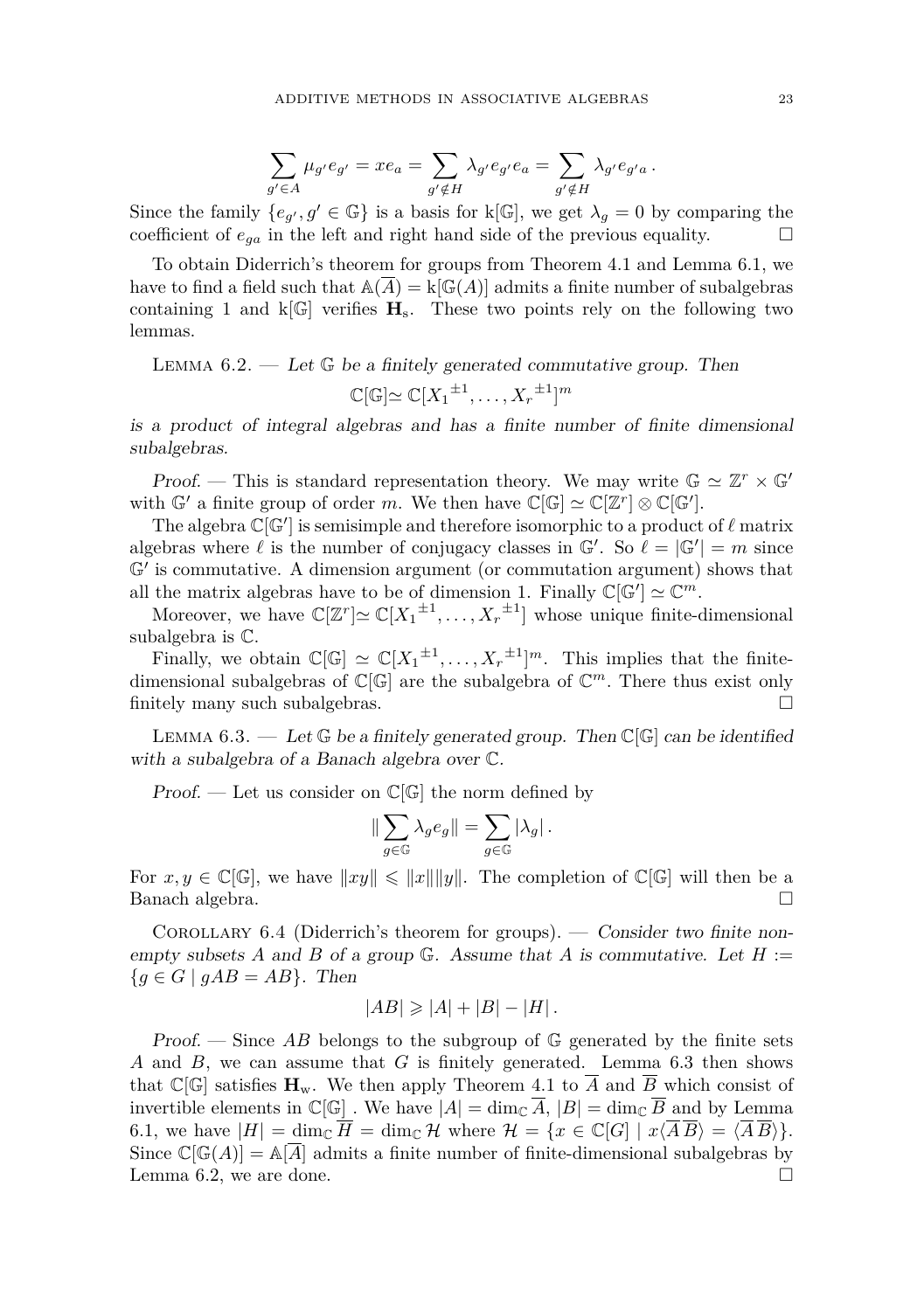Remark 6.5. — Observe that in the case of a commutative group  $\mathbb{G}$ , Lemma [6.3](#page-21-0) is not necessary. Indeed, we may consider the commutative finitely generated group  $\langle A \cup B \rangle$  whose group algebra verifies  $\mathbf{H}_{w}$  by Lemma [6.2.](#page-21-1)

Remark  $6.6.$  — Contrary to [\[9\]](#page-24-6), we recover here the results for the groups without using any Galois correspondence arguments which would become problematic in the non-commutative case.

#### 7. MONOID SETTING

Let *M* be a multiplicative monoid with neutral element 1. Its set of invertible elements is defined as

$$
U(M) = \{ x \in M \mid \exists y \in M, \ xy = yx = 1 \}.
$$

We denote by  $\mathbb{C}[M]$  its monoid algebra over  $\mathbb{C}$ . Given a non-empty set *A* in *G*, we define  $\overline{A} = \{e_a \mid a \in A\}$  as in the case of a group algebra. Moreover, we also write

$$
H_A = \{ h \in M \mid hA = A \} \quad \text{and} \quad \mathcal{H}_l(A) = \{ x \in k[M] \mid x\overline{A} \subset k\langle \overline{A} \rangle \}
$$

for the left stabilizer of *A* in *M* and the left stabilizer of  $k\langle A \rangle$  in  $k[M]$ , respectively. It is clear that  $H_A$  is a submonoid of M and  $\mathcal{H}_l(A)$  a subalgebra of  $k[M]$ . Nevertheless, Lemma [6.1](#page-20-1) does not hold in general when *M* is not a group as illustrated by the following example.

Example 7.1. — Consider *M* defined as the quotient of the free monoid  $\{a, b\}^*$ (with neutral element the empty word) by the relations

$$
a^2 = b^2 = ab = ba.
$$

Given  $x \in M$ , let  $\ell(x)$  be the common length of the words of x regarded as a class in  $\{a, b\}^*$ . Then  $\ell(xy) = \ell(x) + \ell(y)$  for any  $x, y$  in *M*. For  $A = \{1, a, b\}$ , we thus have  $H_A = \{1\}$ . Nevertheless, the subalgebra  $\mathcal{H}_l(A)$  is not reduced to  $\mathbb{C}$ . One easily verifies that it coincides with the 2-dimensional subalgebra  $\mathcal{H}_l(A) = \mathbb{C} \oplus \mathbb{C} x$ generated by  $x = a - b$  with  $x^2 = 0$ .

7.1. **Finite monoids.** The Kneser theorem for abelian groups becomes false in commutative finite monoids even if we assume the subsets considered intersect non-trivially the set of invertible elements. To see this, define a monoid *M* as the quotient of the free monoid  $\{a, b\}^*$  (with neutral element the empty word) by the relations

$$
a^2 = b^2 = ab = ba \text{ and } a^4 = a. \tag{7.1}
$$

Then  $M = \{1, a, b, a^2, a^3\}$  is finite. For  $A = B = \{1, a, b\}$ , we have yet  $A^2 =$  $\{1, a, b, a^2\}$  and  $H_{AB} = \{1\}$ , whereas

$$
4 = |A^2| \ngeq 2 |A| - |H_{AB}| = 5.
$$

It is nevertheless possible to obtain a Hamidoune type theorem from our algebra setting.

Theorem 7.2. — Let *M* be a finite monoid and *A* a finite subset in *M* satisfying  $A \cap U(M) \neq \emptyset$ . Then, for any  $0 < \lambda \leq 1$ , the subalgebra  $\mathcal{H}_{\lambda}$  of  $\mathbb{C}[M]$  which is the unique atom containing 1 contains  $\mathcal{H}_l(A)$  and verifies

$$
|BA| \ge \lambda |A| + |B| - \lambda \dim_{\mathbb{C}}(\mathcal{H}_{\lambda}) \quad \text{and} \quad \dim_{\mathbb{C}}(\mathcal{H}_{\lambda}) \ge |H_A|
$$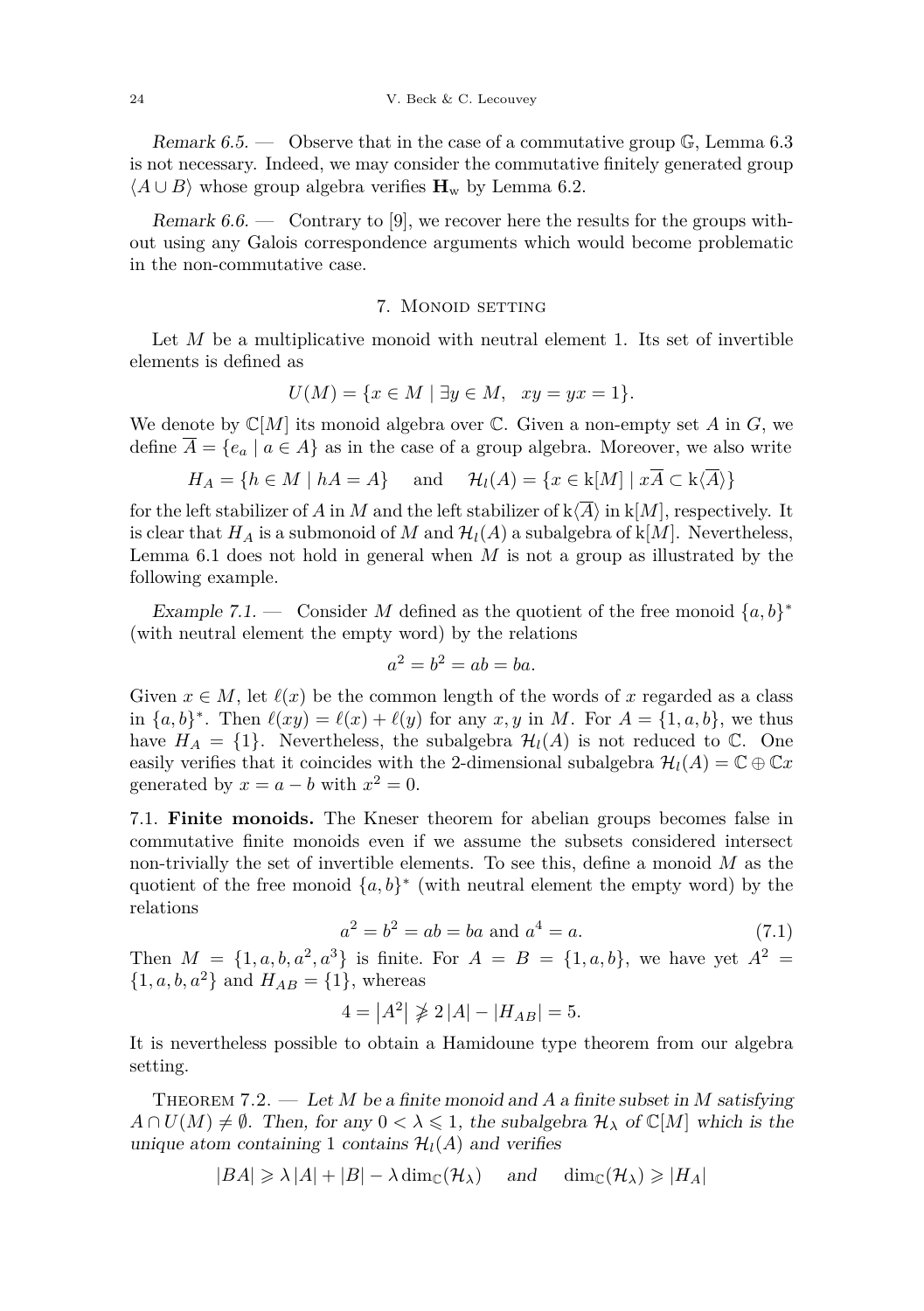for any finite subset *B* in *M* such that  $B \cap U(M) \neq \emptyset$ . In particular  $\mathcal{H}_1$  verifies

$$
|BA| \geq |A| + |B| - \dim_{\mathbb{C}}(\mathcal{H}_1) \quad \text{and} \quad \dim_{\mathbb{C}}(\mathcal{H}_1) \geq |H_A|.
$$

Proof. — Since *M* is finite,  $\mathbb{C}[M]$  verifies  $H_s$ . We apply Corollary [5.2](#page-18-1) to  $\overline{A}$  and *B*. We have dim $_{\mathbb{C}}(\mathcal{H}_{\lambda}) \geq |H|$  because  $\mathbb{C}[H] \subset \mathcal{H}_{\lambda}(\mathcal{A}) \subset \mathcal{H}_{\lambda}$ .

Remarks 7.3. —

(1) Contrary to the group setting, for  $A$  a finite subset in  $M$ , the subalgebra  $\mathbb{A}[\overline{A}]$  of  $\mathbb{C}[M]$  generated by  $\overline{A}$  can admit an infinite number of finitedimensional subalgebras. This is notably the case when *A* contains a (non invertible) element *a* generating a submonoid

$$
\langle a \rangle = \{1, a, \dots, a^m, a^{m+1}, \dots, a^{m+r-1}\}
$$

with  $a^{m+r} = a^m$ . Then the algebra  $\mathbb{A}[\overline{A}]$  admits a subalgebra isomorphic to  $\mathbb{C}[X]/(X^{m+r} - X^m)$ . We get

$$
\mathbb{C}[X]/(X^{m+r}-X^m)\simeq \mathbb{C}[X]/(X^r-1)\times \mathbb{C}[X]/(X^m).
$$

Thus  $\mathbb{C}[A]$  has an infinite number of finite-dimensional subalgebras as soon as  $m > 3$  by Theorem [3.12.](#page-11-0) So we cannot state a general monoid version of the Diderrich-Kneser theorem from Theorem [4.6.](#page-15-1)

- (2) But we have the following version: If *M* is a monoid whose elements are right regular, and *A* is a finite commutative subset of *M* and *B* a finite subset of M, then  $|AB| + |H_{AB}| \geq |A| + |B|$ . Indeed, M may not be a submonoid of a group, but *A* is since it is commutative. So  $\mathbb{C}[\mathbb{A}(A)]$  is a subalgebra of a finitely generated commutative group and thus has only a finite number of subalgebra by Lemma [6.2.](#page-21-1) Moreover, adapting the proof of Lemma [6.3,](#page-21-0) we get that  $\mathbb{C}[M]$  is a subalgebra of a Banach algebra. Finally, in this context Lemma [6.1](#page-20-1) still holds, since  $e_{g'a} \neq e_{g'a}$  if  $g' \neq g''$  (using notation of Lemma [6.1\)](#page-20-1). Therefore, we can apply Theorem [4.1.](#page-13-0)
- (3) It is also possible to get from the monoid algebra C[*M*] monoid versions of Corollary [4.9](#page-16-0) and Theorem [5.4.](#page-19-1) They are left to the reader. Here also we have to use finite-dimensional subalgebras of  $\mathbb{C}[M]$  instead of submonoids of *M*.

7.2. **Finitely generated commutative monoids.** Let *M* be a finitely generated commutative monoid. Its monoid algebra  $\mathbb{C}[M]$  is a finitely generated algebra (over  $\mathbb{C}$ ). It thus can be written as  $\mathbb{C}[X_1,\ldots,X_r]/I$  where *I* is an ideal of  $\mathbb{C}[X_1,\ldots,X_r]$ . We now give a sufficient condition on the components of the algebraic variety *V* defined by *I* to apply Theorem [4.1.](#page-13-0)

Assume that *I* is a radical ideal (or that  $\mathbb{C}[M]$  is reduced) and that the irreducible components of *V* coincide with its connected components. Then in this case  $\mathbb{C}[M]$ is a finite product of integral algebras, one for each irreducible component of *V* . Thus  $\mathbb{C}[M]$  satisfies hypothesis  $\mathbf{H}_w$  and we can apply Theorem [4.1](#page-13-0) because we know by Lemma [6.2](#page-21-1) that it admits a finite number of finite dimensional subalgebras.

To prove that  $\mathbb{C}[M]$  is a finite product of integral algebras, write  $V = V_1 \cup \cdots \cup V_s$ where the  $V_i$  are the irreducible components of V. For a subset X of  $\mathbb{C}^r$ , write  $I(X)$ for the ideal of  $\mathbb{C}[X_1,\ldots,X_r]$  of polynomial vanishing on all  $x \in X$ . In particular, we have by using the Nullstellensatz that  $I = I(V)$  since  $\mathbb{C}[M]$  is reduced. We also get  $I = I(V) = I(V_1) \cap \cdots \cap I(V_s)$ . Hence  $\mathbb{C}[M] = \mathbb{C}[X_1, \ldots, X_r]/I(V_1) \cap \cdots \cap I(V_r)$ .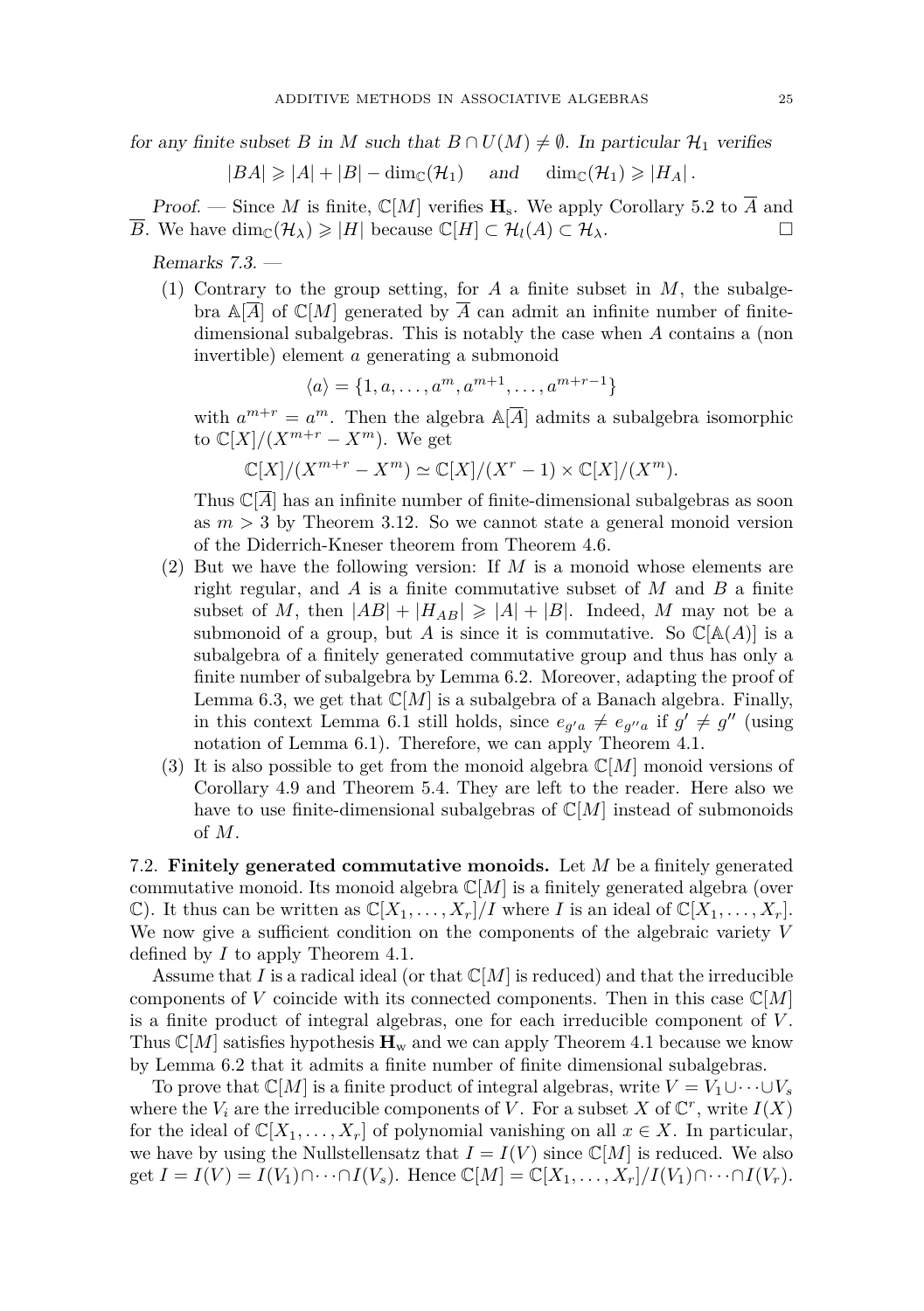Moreover, since the *V*<sub>*i*</sub> are the connected component of *V*, we have  $V_i \cap V_j = \emptyset$  for  $i \neq j$ . The Nullstellensatz also ensures us that  $I(V_i) + I(V_j) = \mathbb{C}[X_1, \ldots, X_r]$ (see [\[5\]](#page-24-16), Chapter 1 p.20). The Chinese remainder theorem allows us to write

$$
\mathbb{C}[X_1,\ldots,X_r]/I(V_1)\cap\cdots\cap I(V_r)=\mathbb{C}[X_1,\ldots,X_r]/I(V_1)\times\cdots\times\mathbb{C}[X_1,\ldots,X_r]/I(V_r)
$$

where  $\mathbb{C}[X_1,\ldots,X_r]/I(V_j)$  is an integral domain since  $V_j$  is irreducible.

#### **ACKNOWLEDGMENTS**

Both authors are partly supported by the "Agence Nationale de la Recherche" grant ANR-12-JS01-0003-01 ACORT.

#### **REFERENCES**

- <span id="page-24-14"></span>[1] Christine Bachoc, Oriol Serra, and Gilles Zémor. Revisiting Kneser's theorem for field extensions. <https://arxiv.org/abs/1510.01354>, 2015.
- <span id="page-24-13"></span>[2] Nicolas Bourbaki. Algèbre. Springer Science & Business Media, 2007.
- <span id="page-24-2"></span>[3] George T Diderrich. On Kneser's addition theorem in groups. Proceedings of the American Mathematical Society, 38(3):443–451, 1973.
- <span id="page-24-9"></span>[4] Shalom Eliahou and Cédric Lecouvey. On linear versions of some addition theorems. Linear and multilinear algebra, 57(8):759–775, 2009.
- <span id="page-24-16"></span>[5] William Fulton. Algebraic curves. The Benjamin/Cummings Publishing Company, Inc., 1969.
- <span id="page-24-0"></span>[6] David J Grynkiewicz. Structural additive theory, Dev. Math, 2013.
- <span id="page-24-15"></span>[7] Yahya Ould Hamidoune. On the connectivity of Cayley digraphs. European Journal of Combinatorics, 5(4):309–312, 1984.
- <span id="page-24-8"></span>[8] Xiang-dong Hou. On a vector space analogue of Kneser's theorem. Linear Algebra and its Applications, 426(1):214–227, 2007.
- <span id="page-24-6"></span>[9] Xiang-Dong Hou, Ka Hin Leung, and Qing Xiang. A generalization of an addition theorem of Kneser. Journal of Number Theory, 97(1):1–9, 2002.
- <span id="page-24-7"></span>[10] Florian Kainrath. On local half-factorial orders. Arithmetical properties of commutative rings and monoids, 241:316–324, 2005.
- <span id="page-24-10"></span>[11] Cédric Lecouvey. Plünnecke and Kneser type theorems for dimension estimates. Combinatorica, 34(3):331–358, 2014.
- <span id="page-24-12"></span>[12] Diego Mirandola and Gilles Zémor. Critical pairs for the product singleton bound. IEEE Transactions on Information Theory, 61(9):4928–4937, 2015.
- <span id="page-24-1"></span>[13] Melvyn B Nathanson. Additive Number Theory: Inverse Problems and the Geometry of Sumsets, volume 165. Springer, 1996.
- <span id="page-24-3"></span>[14] John E Olson. On the sum of two sets in a group. Journal of Number Theory, 18(1):110–120, 1984.
- <span id="page-24-11"></span>[15] Imre Z Ruzsa. Sumsets and structure. Combinatorial number theory and additive group theory, pages 87–210, 2009.
- <span id="page-24-5"></span>[16] Terence Tao. Product set estimates for non-commutative groups. Combinatorica, 28(5):547– 594, 2008.
- <span id="page-24-4"></span>[17] Terence Tao. Noncommutative sets of small doubling. European Journal of Combinatorics, 34(8):1459–1465, 2013.

Manuscript received June 23, 2015, revised September 20, 2016, accepted February 19, 2017.

Vincent BECK MAPMO (UMR CNRS 7349), Université d'Orléans, F-45067 Orléans, France Fédération de Recherche Denis Poisson - CNRS 2964 [vincent.beck@univ-orleans.fr](mailto:vincent.beck@univ-orleans.fr)